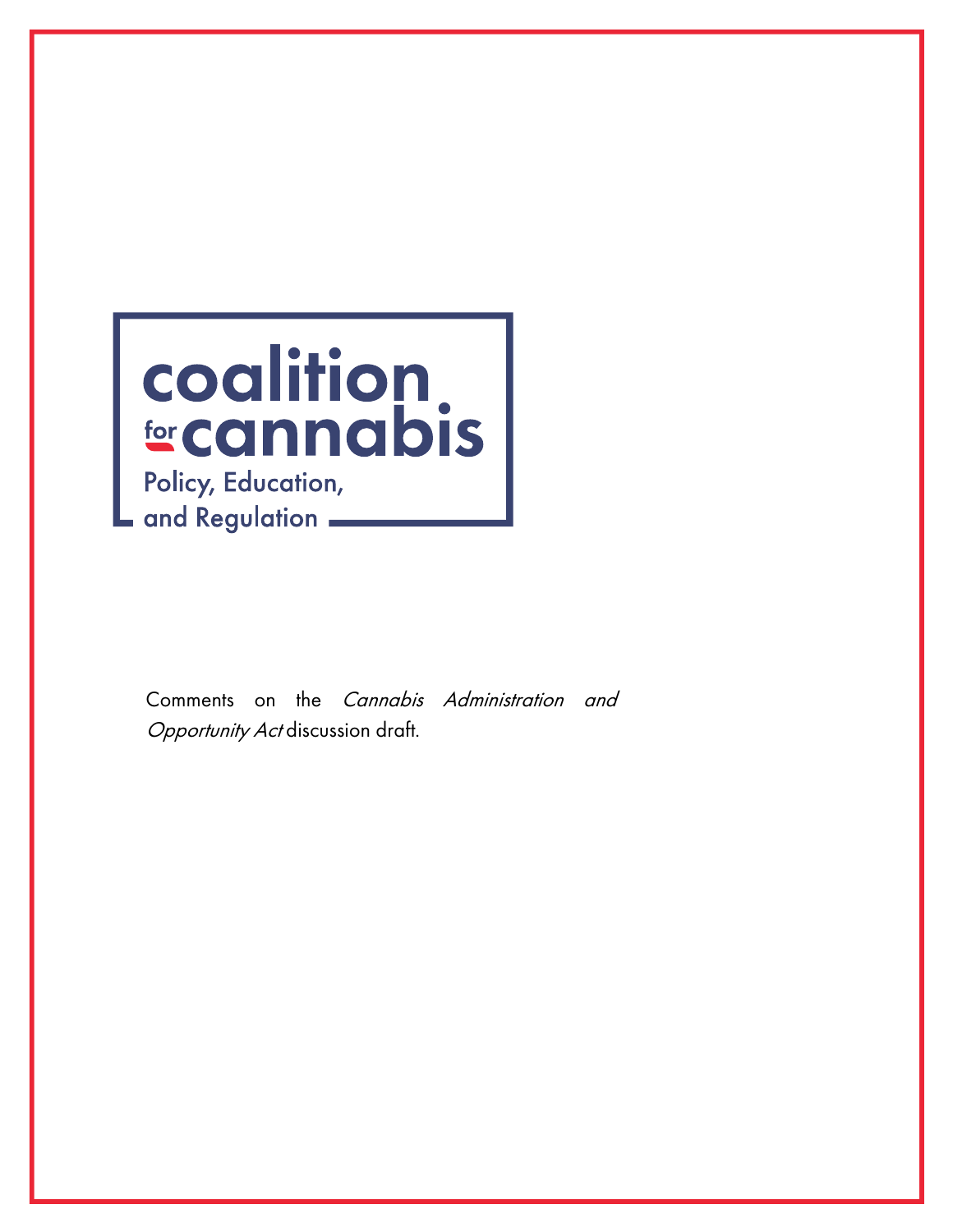

# Introduction

We at the Coalition for Cannabis Policy, Education, and Regulation ("CPEAR") appreciate the leadership and the comprehensive work U.S. Senators Cory Booker (D-NJ), Ron Wyden (D-OR), and Chuck Schumer (D-NY) (collectively referred to herein as the "Sponsoring Offices") have put into crafting the Cannabis Administration and Opportunity Act ("CAOA").

As stakeholders in the emerging cannabis industry, CPEAR has crafted the following comments in response to questions proposed in the CAOA discussion draft. We believe this approach prioritizes science and data while making substantial progress on the following issues of vital importance:

- Removing criminality that currently keeps consumers and businesses in legal peril.
- Creating a national cannabis economy that will create new jobs and revenue.
- Providing substantial opportunities for small and minority-owned businesses.
- Providing consumers and patients with tested, well-manufactured products.
- Creating a regulatory approach focused on responsible use, legitimate medical use, treating substance abuse, and preventing underage use.
- Supporting science and research that can address issues related to driving, workplace safety, public health, and medical benefits.

Our recommendations seek to address the key challenges to achieving these goals, including:

- Positioning the new federal legal marketplace to capture currently illicit sales.
- Respecting the state systems.
- Evolving the federal regulatory system based on science, data, and best practices.
- Providing meaningful economic opportunities for small and minority-owned businesses.

The mission of CPEAR is to advance a comprehensive federal regulatory framework for cannabis. CPEAR strives to be a trusted, science-driven resource for lawmakers and the larger stakeholder community to develop responsible policies that provide access to cannabis products pursuant to science-based standards that protect consumers and patients, prevent underage use, uphold public health and safety, and promote equity.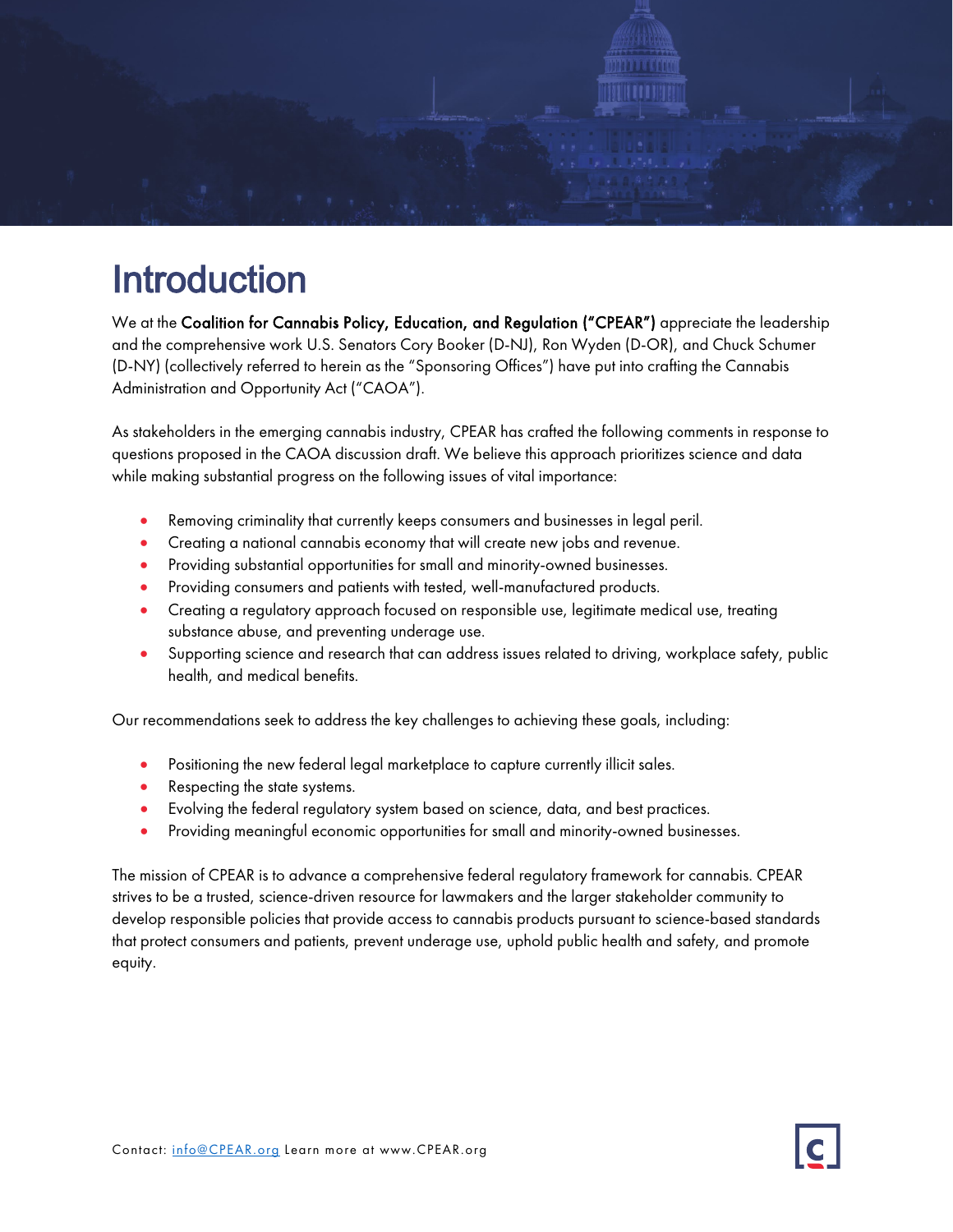

# The Center of Excellence

Our business members bring immense experience in consumer package goods and possess resources that can help to advance the goals of all stakeholders. But properly regulating cannabis is complex and requires a broad array of social, cultural, economic, and scientific expertise. We have established a multi-stakeholder advisory board to ensure that all voices important to getting this right are represented. The Center of Excellence is composed of individuals who can lend their expertise to CPEAR's deliberations over the best way to regulate cannabis at the federal level. The Center of Excellence includes a diverse set of experts from academia, policy think tanks and public health and safety institutions, small and minority business advocates, environmental specialists, and other experts devoted to the cause of getting cannabis policy right. These advisers have extensive experience with current state-legalized cannabis systems in the United States and thus a unique perspective on what it would take to establish a highly regulated cannabis system at the federal level.

Membership in the Center of Excellence by an individual issue expert does not denote endorsement by any organization. Support for cannabis legalization is not a requirement for Center of Excellence members, and neither the Center as a whole nor individual members are expected to endorse cannabis legalization in general or support any policy solutions presented here or elsewhere.

### Areas of Focus

CPEAR's Center of Excellence is composed of leaders from the United States who are experts on a broad array of issues that will be affected by federal cannabis legalization, including:

- Data and research
- Product composition
- Product delivery
- Driving under the influence of drugs
- **Regulatory** enforcement
- Criminal justice reform
- Youth prevention
- Mental health treatment and prevention
- Substance abuse treatment and prevention
- Public safety issues
- Legacy and state systems
- Social equity and financing
- Marketing and advertising
- Patient access and medical benefits
- **Environmental** sustainability

The Center of Excellence seeks to analyze and understand the effect federal cannabis legalization would have on these policy areas and how they should be integrated into a national legal framework.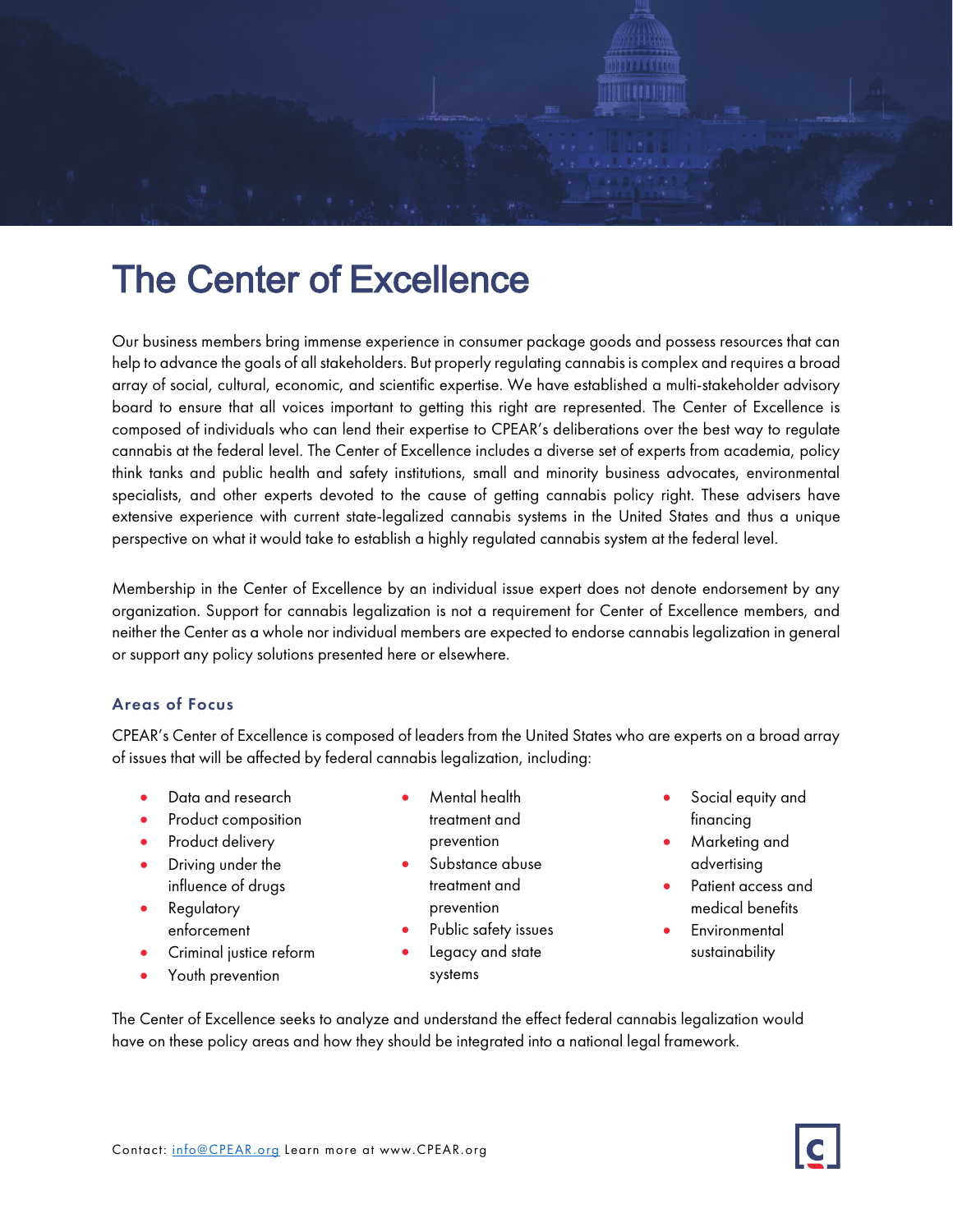

### Principles

The principles formulated by the Center of Excellence provide an intellectual framework for creating a thoughtful and comprehensive federal regulatory model for cannabis. They include:

- Good Governance: The regulatory system should contain only laws, rules, and regulations that are predictable, equitable, achievable, internally consistent, and enforceable. The cannabis industry shall comply with an inventory control, quality control, and quality assurance program. Good governance should include open lines of communication, and constant coordination between all levels of governance throughout the cannabis industry.
- Youth Use Prevention: All adult-use cannabis should be limited to those 21 and older. Legalization should draw upon all available best practices for youth use prevention efforts focused on alcohol, tobacco, opioids, and other substances to prevent non-medical underage cannabis use.
- Substance Use Disorder Treatment and Prevention: Legalization should draw upon all available best practices for the prevention and treatment of cannabis use disorder, functional substance abuse, and misuse that has a deleterious effect on a consumer's quality of life.
- Criminal Justice Reform: We support cannabis legalization approaches that acknowledge and meaningfully address the disproportionate harm criminal prohibition has had, especially on people of color and their communities. We support those who call for the expungement of non-violent, non-cartelrelated cannabis criminal records. This approach should exclude automatic expungements of records belonging to repeat violators of impaired driving laws.
- Social Equity and Inclusion: We support approaches that provide communities that have borne the cost of criminalization with real access to a legalized cannabis market. And we support the investment of tax revenues generated from a legalized industry into those very communities. We support approaches that remove explicit barriers to entry into the industry that have affected minority communities.
- Small Businesses: We support approaches that promote and ensure market access for small businesses in the industry and provides restorative opportunities for communities in which they reside.
- Promote Research: Legalization policies should be designed to promote significant growth in properly designed clinical and non-clinical research studies: (1) Cannabis policy should underscore the importance of and expedite critical research required to understand the benefits and harms of cannabis use. (2) Where avoidable harm is demonstrated, the cannabis regulatory system should do whatever is practicable to mitigate that harm. (3) Regulation and incentives should facilitate the development of FDA-approved cannabis and cannabis-derived drugs (e.g., an expedited FDA review process for novel treatments and waiver of requirements that are not necessary to protect public health) while prohibiting

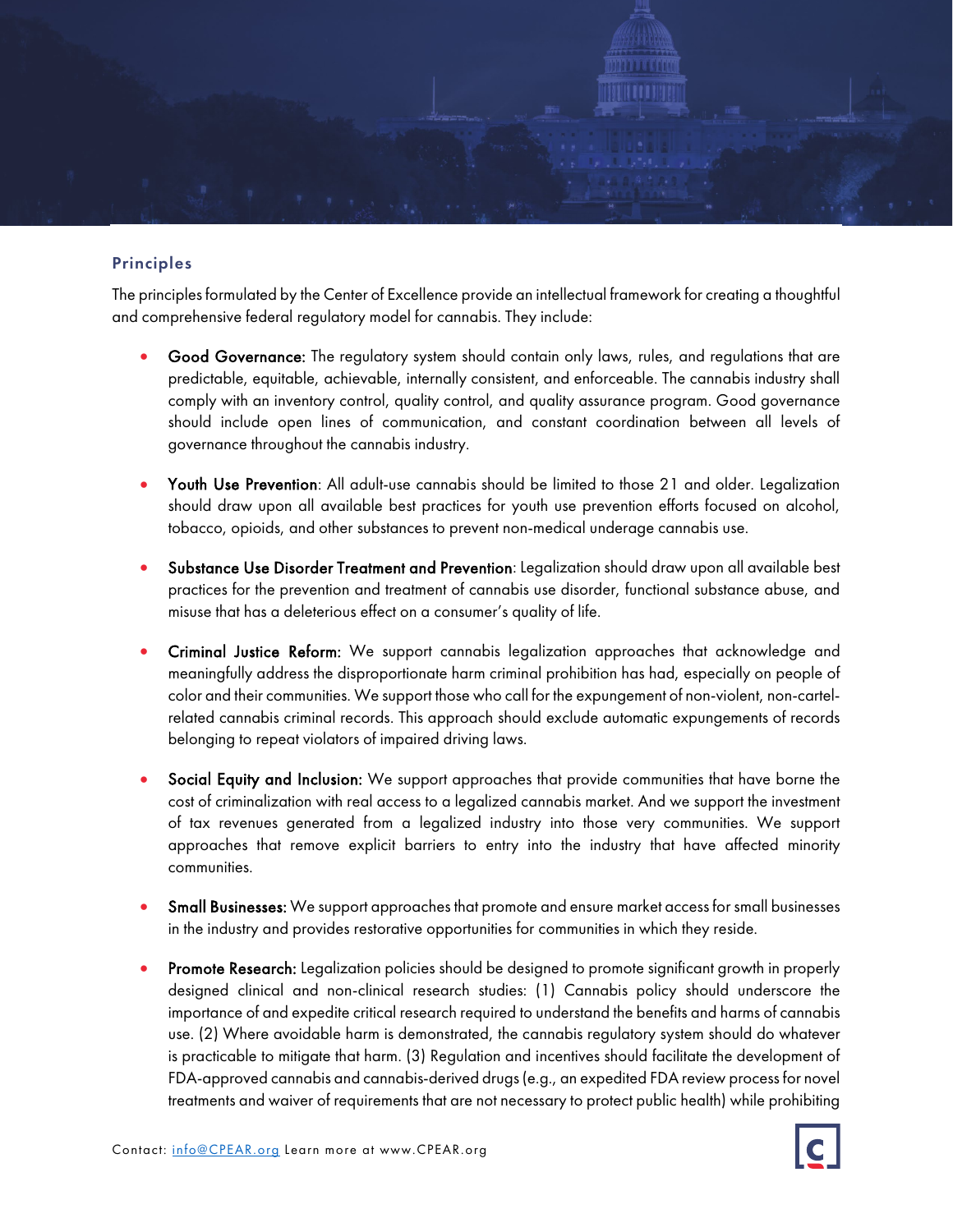

the marketing of cannabis products with medical claims that are not supported by requisite FDA approval.

- Patient Access: Patients should not be denied the opportunity to try cannabis because of limited research resulting from decades of federal inaction. However, the industry must guard against unscrupulous actors who may prey on vulnerable patients. Further, a federal framework should ensure that doctors may make appropriate treatment recommendations.
- Sound Tax Policy: The cannabis market requires regulation, and that regulation should be funded with reasonable taxes imposed on cannabis and cannabinoid products. But tax policy should strike a balance between generating new revenue and encouraging a responsible and legal industry. Taxes should be set at levels that do not perpetuate the illicit market.
- Environmental Sustainability: Legalization regulations should address environmental concerns by promoting sustainable production and water usage, as well as promoting growing practices in a manner that does not lead to negative outcomes for poorer communities. An approach to environmental sustainability should consider the relationship between climate change and economic development and support innovations that promote sustainability.
- Impaired Driving: Legalization must include a holistic plan to deal with impaired driving. A federal framework must also include approaches to filling current gaps in impaired driving data with appropriate research studies and fund the development and use of technology for detecting and measuring impairment.

## Building a Responsible Framework

At CPEAR, we believe the foundation of any regulatory structure must be rooted in science, evidence, and data to inform a responsible marketplace and utilize reasonable guardrails. Responsible regulatory frameworks use all available data and science to inform their practices, accelerate future scientific and data research, and reiterate and evolve rules and regulations based on new information.

We believe that this discussion draft makes substantial progress in pursuit of establishing this responsible framework.

We are particularly grateful for the thoughtful draft that the Sponsoring Offices have put forward to form the basis of a national conversation on how best to responsibly oversee a nationwide cannabis industry.

We believe this approach prioritizes science and data while making substantial progress on the following issues of vital importance: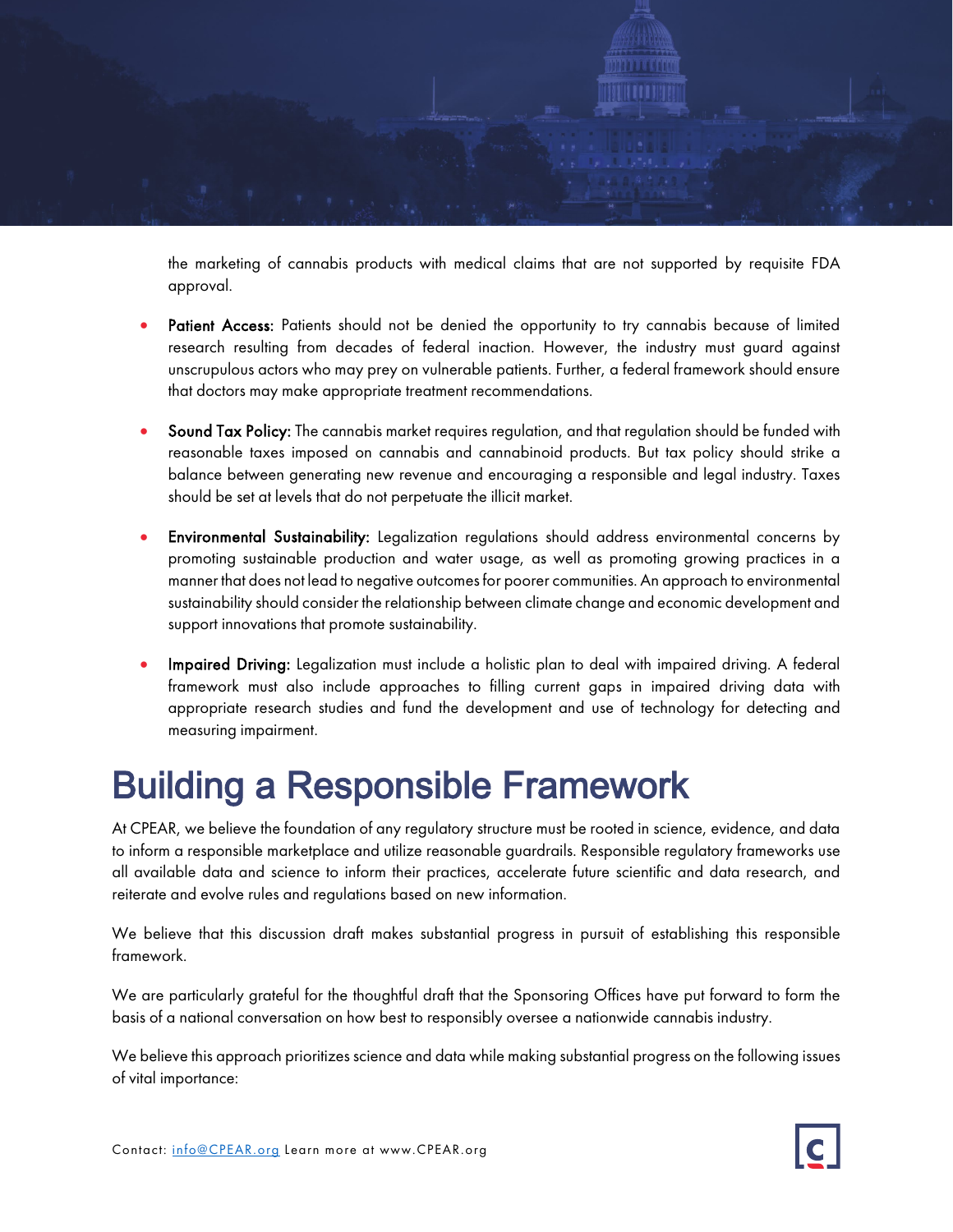

- Removing criminality that currently keeps consumers and businesses in legal peril.<sup>[1](#page-5-0)</sup>
- Creating a national cannabis economy that will create new jobs and revenue.<sup>[2,](#page-5-1)[3](#page-5-2)</sup>
- Providing substantial opportunities for small and minority-owned businesses.
- Providing consumers and patients with tested, well-manufactured products.<sup>[4](#page-5-3)</sup>
- Creating a regulatory approach focused on responsible use, legitimate medical use, treating substance abuse, and preventing underage use.
- Supporting science and research that can address issues related to driving, workplace safety, public health, and medical benefits.

Our below recommendations seek to bolster this progress. As the drafters have recognized, proper cannabis regulation will require creating and adopting a regulatory system that can overcome four key challenges.

#### Key Components of a Responsible Federal Framework

#### 1. It must capture sales currently in the illicit market.

At a fundamental level, cannabis legalization will not be successful if it does not capture sales currently in the illicit market. Capturing illicit market sales is more difficult than many casual observers assume. The illicit market has some significant advantages, amongst them: no taxes, no regulatory costs, existing supply chains, and an existing customer base. Over time, the regulated industry will have its advantages including capturing scale, branding, and safer access for consumers. But the illicit market has proven to be stickier than anticipated. In Canada, a fully legalized country, the illicit market still accounted for roughly half of all cannabis sales in 2020.<sup>[5](#page-5-4)</sup> In California, the illicit cannabis market accounted for \$8.7 billion in sales, while the legal market accounted for \$3.1 billion in 2019.<sup>[6](#page-5-5)</sup> If the regulated market fails to capture the illicit market in a reasonable timeline, the regulatory system will be critically undermined, and unable to accomplish any of its goals.

<span id="page-5-0"></span><sup>&</sup>lt;sup>1</sup> Marijuana Policy Project: [Cannabis Legalization is Criminal Justice Reform](https://www.mpp.org/issues/criminal-justice/cannabis-legalization-is-criminal-justice-reform/) (2020)

<span id="page-5-1"></span><sup>2</sup> Marijuana Moment: [Marijuana Industry Sees Record Jobs Gains In 2020 Despite Pandemic, New Report Shows](https://www.marijuanamoment.net/marijuana-industry-sees-record-jobs-gains-in-2020-despite-pandemic-new-report-shows/) (2021)

<span id="page-5-2"></span><sup>&</sup>lt;sup>3</sup> Marijuana Moment: Legal Marijuana States Have Generated Nearly \$8 Billion In Tax Revenue Since Recreational [Sales Launched, Report Finds](https://www.marijuanamoment.net/legal-marijuana-states-have-generated-nearly-8-billion-in-tax-revenue-since-recreational-sales-launched-report-finds/) (2021)

<span id="page-5-3"></span><sup>4</sup> The Cannabis Industry: [The Illicit Cannabis Market Puts Consumers At-Risk and Is an Existential Threat to the State-Legal](https://thecannabisindustry.org/the-illicit-cannabis-market-puts-consumers-at-risk-and-is-an-existential-threat-to-the-state-legal-cannabis-industry/)  [Cannabis Industry](https://thecannabisindustry.org/the-illicit-cannabis-market-puts-consumers-at-risk-and-is-an-existential-threat-to-the-state-legal-cannabis-industry/) (2020)

<span id="page-5-4"></span><sup>&</sup>lt;sup>5</sup> Marijuana Business Daily: [Canada's legal cannabis market continues to erode illicit market's share](https://mjbizdaily.com/canadas-legal-cannabis-market-continues-to-erode-illicit-markets-share/) (2021)

<span id="page-5-5"></span><sup>6</sup> Statista: [Legal vs Illicit cannabis sales in California, U.S. 2019-2024](https://www.statista.com/statistics/1075946/legal-vs-illicit-cannabis-sales-california-us/) (2020)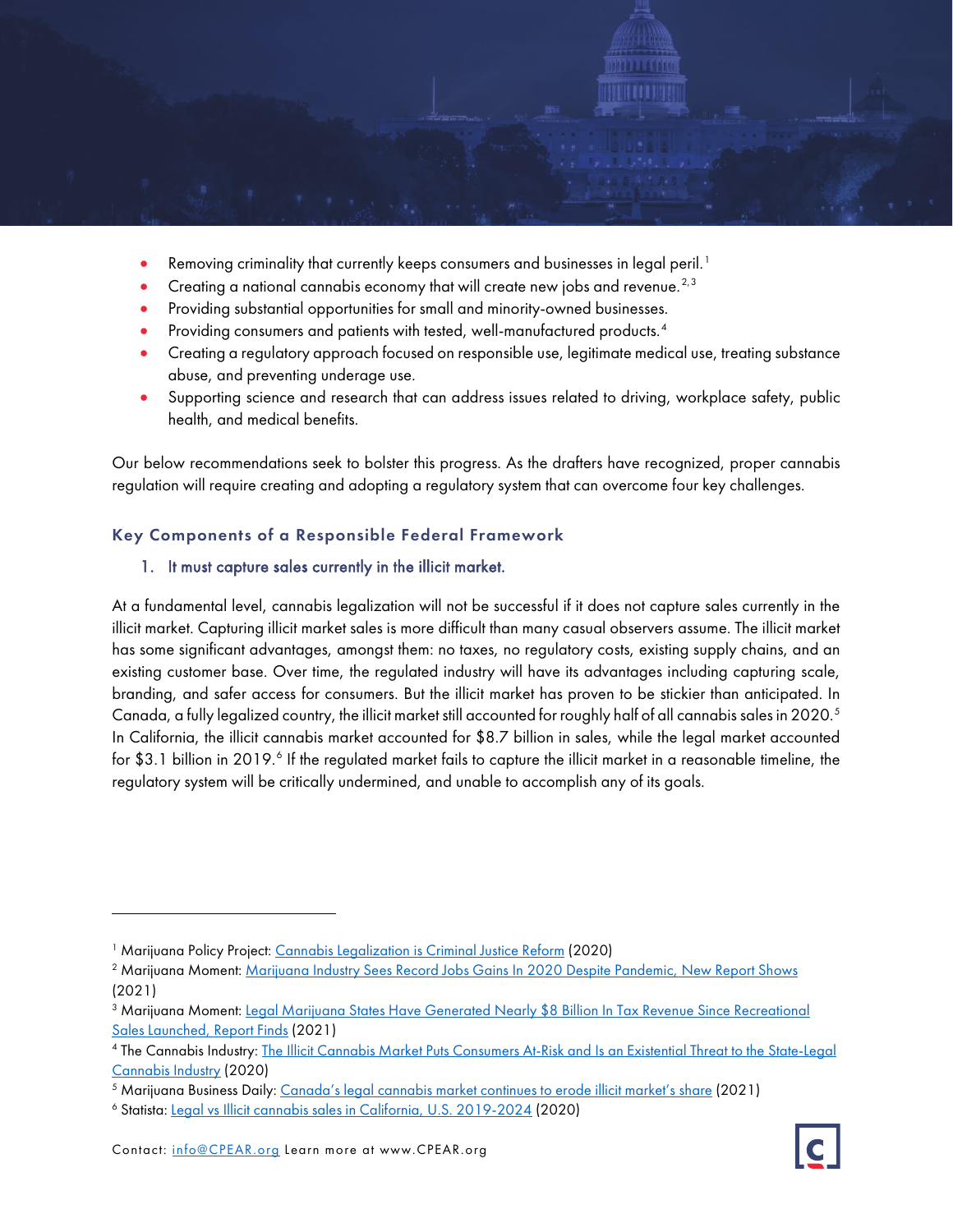

#### 2. It must respect the states.

As the Sponsoring Offices of this discussion draft are aware, the current state-legal cannabis economies already account for \$1[7](#page-6-0).5 billion in annual sales.<sup>7</sup> Entire economic and consumer ecosystems have come to rely on local and state laws. [8](#page-6-1) Congress must bear in mind these existing systems when implementing a federal cannabis framework. Wherever consistent with public health and social justice goals, Congress should defer to those state systems. Any laws or regulations that substantially restrict current regulatory marketplaces from acting in the manner they have come to rely upon risks both expanding the illicit market and potentially establishing an unenforceable federal mandate such as exists for CBD products that are technically banned but widely available. These systems must also strike the balance of promoting a competitive retail landscape that promotes participation by all categories of retailers that can comply with sales and marketing laws. Moreover, many of the states have created regulatory systems that are uniquely tailored to meet the needs of their communities. Federal government regulations should aid these state systems, particularly when dealing with the safety of products as they reach consumers, but it should also be respectful of the states that have legalized cannabis.

#### 3. It must be nimble enough to evolve based on science, data, and best practices.

Federal efforts to support cannabis research will provide valuable new findings and data. The federal cannabis regulator must be able to utilize this knowledge to advance a marketplace that promotes product safety and responsible marketing practices.

Over time, scientific evidence will inform updated approaches to product safety, marketing, and other practices. The federal government must implement new marketplace guardrails iteratively and, while prioritizing public health demands, seek to minimize unnecessary conflicts with the existing market.

### 4. It must create a national market that provides meaningful economic opportunities for small and minority-owned businesses.

Today, the cannabis marketplace is largely represented by small businesses that operate within their communities.[9](#page-6-2) Federal legalization and the resulting interstate market will provide businesses of all sizes access to the products, standards, and market efficiency that will allow them to operate with necessary clarity while also capturing otherwise illicit sales. Small businesses, however, are unique and cannabis entrepreneurs especially cannot access the financial and regulatory resources to navigate a regulated marketplace. To ensure that all operators are operating under a framework that is centered on safety and consistency, policymakers must provide a pathway for these businesses to successfully navigate and comply in a nationwide cannabis

<span id="page-6-0"></span><sup>7</sup> Forbes: [U.S. Cannabis Sales Hit Record \\$17.5 Billion As Americans Consume More Marijuana Than Ever Before](https://www.forbes.com/sites/willyakowicz/2021/03/03/us-cannabis-sales-hit-record-175-billion-as-americans-consume-more-marijuana-than-ever-before/?sh=d9346752bcf7)  [\(2021\)](https://www.forbes.com/sites/willyakowicz/2021/03/03/us-cannabis-sales-hit-record-175-billion-as-americans-consume-more-marijuana-than-ever-before/?sh=d9346752bcf7)

<span id="page-6-1"></span><sup>&</sup>lt;sup>8</sup> United States Census Bureau<u>: First 202 Census Data Release Shows U.S. Resident Population of 331,449,281</u> (2021)

<span id="page-6-2"></span><sup>&</sup>lt;sup>9</sup> CPEAR[: Cannabis and the Economy](https://www.cpear.org/wp-content/uploads/2021/08/210813-CPEAR-Cannabis-Economy.pdf) (2021)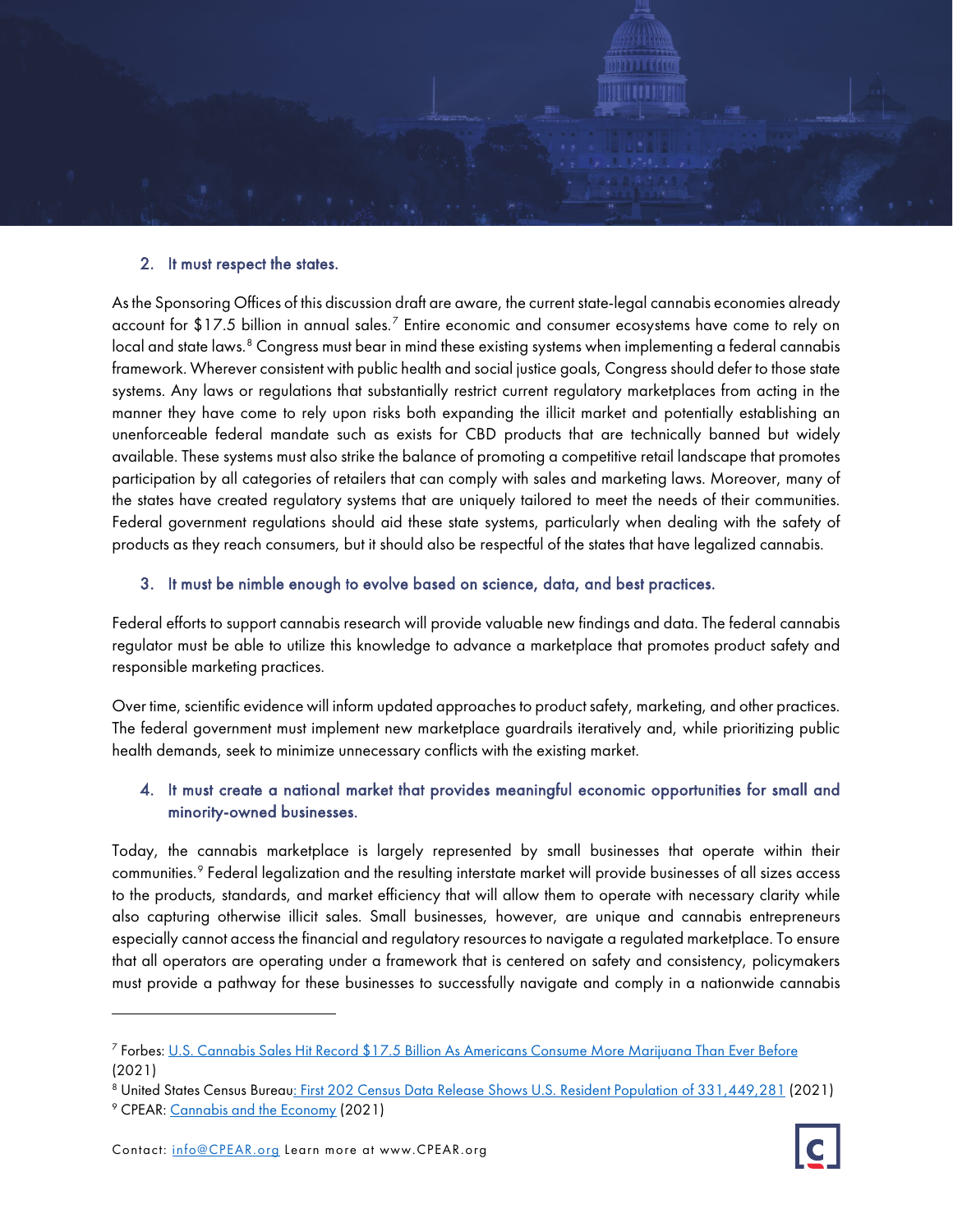

market. We have [previously written a paper](https://www.cpear.org/wp-content/uploads/2021/06/210617-CPEAR-Small-Minority-Owned-Business-digital.pdf) on this exact topic and urge the Sponsoring Offices to use it as a resource.[10](#page-7-0)

#### Summary

Navigating these principles, which at times may appear in tension with one another, requires a thoughtful and balanced approach. We believe that a responsible and successful framework will help establish a viable regulatory system that includes components that are self-enacting and enforceable upon bill passage, paired with product registration providing marketplace transparency to promote product safety and consistency. This framework should be designed to preserve most presently available products and thereby reflect appropriate deference to regulated state marketplaces and allow for the legal incorporation of previously illicit sales. Following enactment, evolving regulations that are based on science and evidence may inform marketplace evolution and best practices.

Taken together, these approaches may establish an appropriately regulated federal marketplace driven by science, data, and best practices. Our recommendations balance the need for a federal marketplace that displaces the illicit market while offering significant opportunities for small and minority-owned businesses.

## Recommendations

## The Sponsoring Offices request comment on: agency responsibilities including the appropriate division of responsibilities between FDA, TTB, and ATF.

A federal regulatory system underpinning a nationwide cannabis market should employ the capabilities of federal agencies best suited for the oversight requirements of the multifaceted industry.

We believe there are a set of core issues that will benefit most from a federal leadership role. These include:

- Cannabis product specifications.
- Good Agricultural and Manufacturing Practices (GAP) (GMP).
- Packaging, labeling, marketing standards.
- Product testing standards.
- Facilitating scientific research/Leadership on key scientific pursuits.
- Regulation of cannabis-derived drugs.
- Policies regarding underage cannabis access prevention.



<span id="page-7-0"></span><sup>&</sup>lt;sup>10</sup> CPEAR: Opportunity, Ownership, and Empowerment: A Federal Cannabis Framework for Small and Minority-Owned [Businesses](https://www.cpear.org/wp-content/uploads/2021/06/210617-CPEAR-Small-Minority-Owned-Business-digital.pdf) (2021)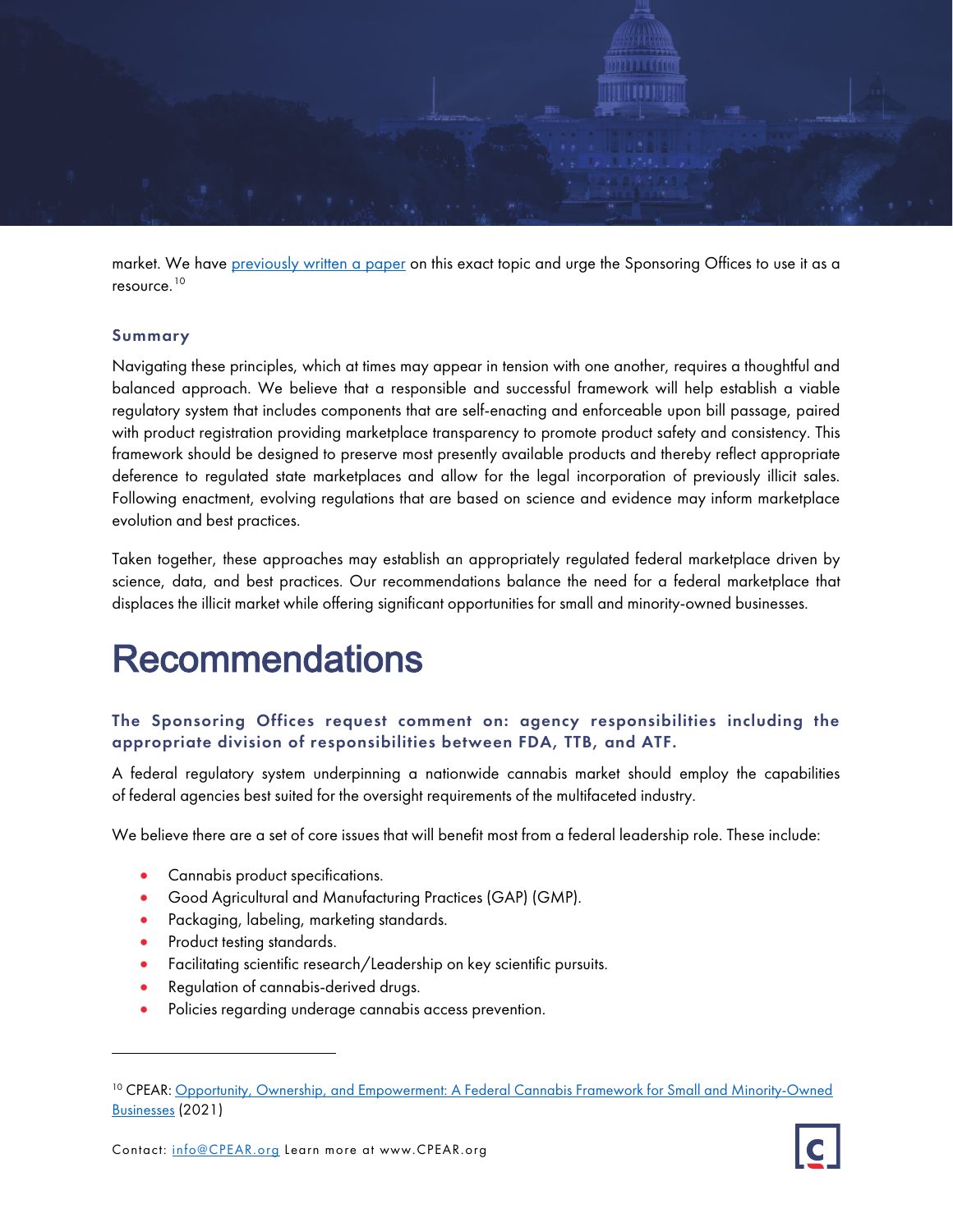

- Science-based approach for identifying, assessing, and preventing cannabis-impaired driving.
- Leading nationwide data collection and public health surveillance.

A successful federal regulatory framework must similarly highlight the unique role of state systems. This could be accomplished through:

- 1. Demonstrating a preference to defer to state authority when not in conflict with broader public health and social justice goals.
- 2. Explicitly confirming areas of state regulator primacy including state licensing as well as time, place, and manner restrictions on sales and distribution.
- 3. Implementing a limited approach to federal preemption, reserved for issues on topics like packaging, labeling, marketing, and manufacturing, while allowing states to exceed federal standards on other issues.
- 4. Issuing annual reports summarizing best practices from state systems to ensure federal regulators incorporate the learnings of their state peers.

As the Sponsoring Offices craft a framework to achieve these goals, they should:

- Make clear that federal regulatory actions should be based on science and evidence with a clear aim of addressing public health concerns.
- Provide adequate funding for industry oversight responsibilities.
- Provide robust enforcement authorities.

As CAOA evolves, we look forward to discussing how the regulatory governing system can most effectively achieve its goals while protecting consumers and patients, providing clear rules and even enforcement to industry, and avoiding excessive burdens for small businesses.

## The Sponsoring Offices request comment on: whether some or all cannabis products should be required to undergo premarket review before marketing and, if so, which cannabis products and the evidentiary standards for any proposed premarket review pathways.

The legal nationwide cannabis market framework should be focused on shaping a responsible marketplace that addresses product safety and underage concerns. One approach, elucidated here, is to create product standards in CAOA to form the basis of the national marketplace. If the Sponsoring Offices choose to pursue product standards, these standards must be based on science and evidence and designed and implemented in a way that will allow responsible small businesses to comply without facing undue costs or burdens.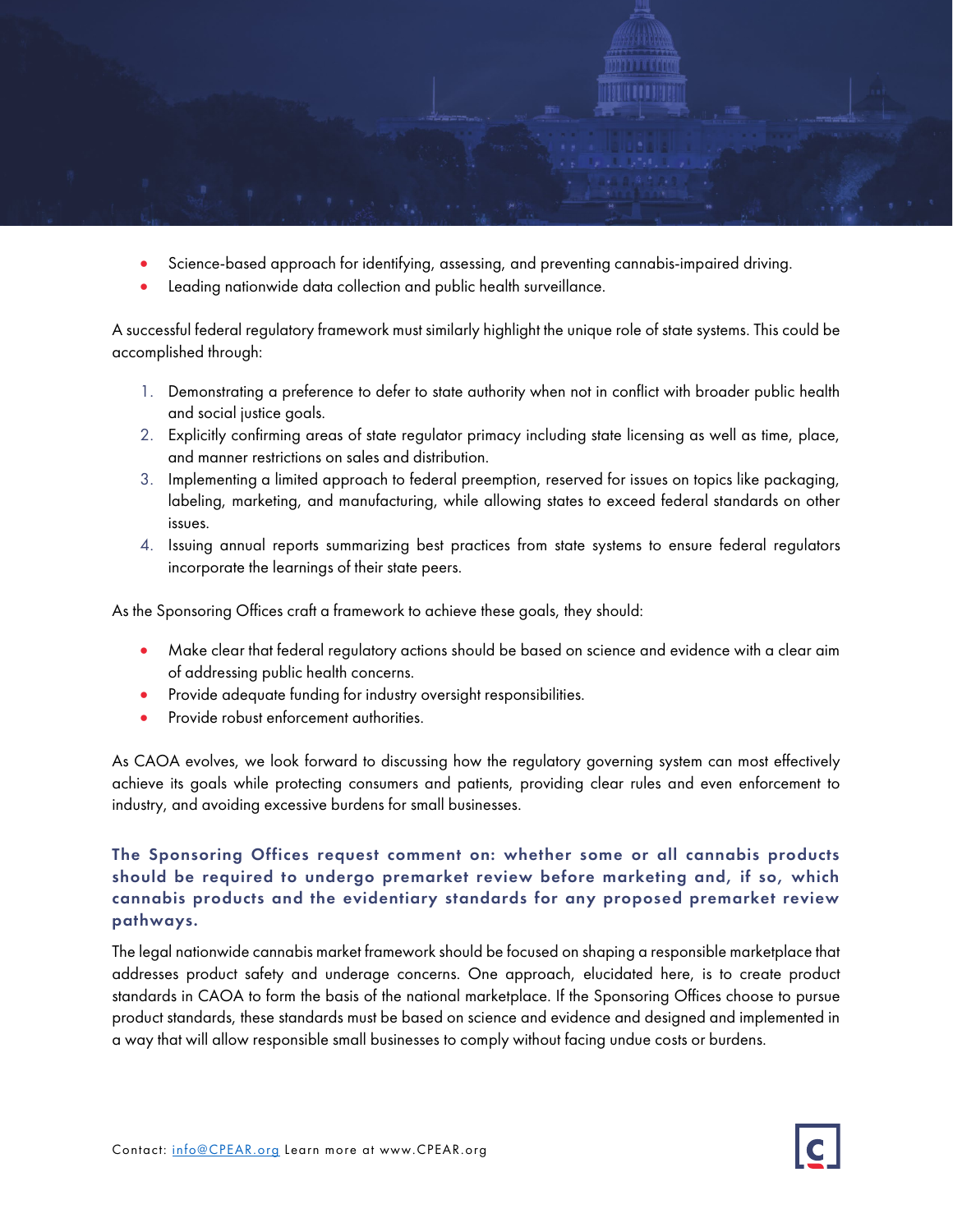

We believe that science-backed standards that are clearly communicated and supported through federal regulator outreach, business training, and additional support programs will provide a foundation for the longterm success of the legal cannabis market and promote greater opportunities for small business owners to succeed. At the outset of federal legalization, these standards should also demonstrate a preference to preserve certain categories of existing products while regulators evaluate emerging science and lead additional research to inform future rules.

Data-backed, responsibly-implemented product standards will render burdensome, expensive, and timeconsuming premarket authorization unnecessary while achieving the same goal – a marketplace reflecting safety and responsibility concerns.

There is currently a patchwork of state regulatory approaches, with some states implementing more stringent regulations restricting or limiting the types of products to which their respective residents have access, and others pursuing a less restrictive approach.<sup>[11](#page-9-0)</sup> A federal regulatory framework is appropriate to harmonize regulations, including product standards, and bring about a responsible, nationwide marketplace. In addition, the new cannabis regulator should advance good practices for cannabis agriculture and manufacturing as well as product standards that will benefit product safety, prevent/protect against underage use, and reflect rapidly emerging cannabis science.

While advancing product safety, policymakers must also consider the practical implications of product regulations for the array of current responsible market participants, including many small businesses. Research has shown that compliance costs rank very high on the list of risks for most small businesses.<sup>[12](#page-9-1)</sup> These costs pose a barrier to small and minority-owned businesses that may lack the resources or expertise to meet burdensome compliance obligations.

To reflect the learnings of the current state-regulated market, policymakers should allow certain categories of currently available products sold legally in compliance with state regulations to remain on the market initially upon federal legalization. Moving forward, the FDA should be granted authority to implement science-based cannabis product standards with twin the goals of advancing product safety and discouraging underage use.

Based on current regulated state markets, we anticipate an interstate marketplace including cannabis flower, extracts, products for aerosolization, and ingestibles (including in the form of liquids).



<span id="page-9-0"></span><sup>&</sup>lt;sup>11</sup> O. Berk[: Marijuana Laws by State in 2021: A Legal Weed Map and Short Guide to Regulation](https://www.oberk.com/marijuanalawsbystate) (2021)

<span id="page-9-1"></span><sup>&</sup>lt;sup>12</sup> Babson College. (2016). The State of Small Business in America[. https://www.babson.edu/media/babson/site](https://www.babson.edu/media/babson/site-assets/content-assets/images/news/announcements/goldman-10ksb-report-2016.pdf)[assets/content-assets/images/news/announcements/goldman-10ksb-report-2016.pdf](https://www.babson.edu/media/babson/site-assets/content-assets/images/news/announcements/goldman-10ksb-report-2016.pdf)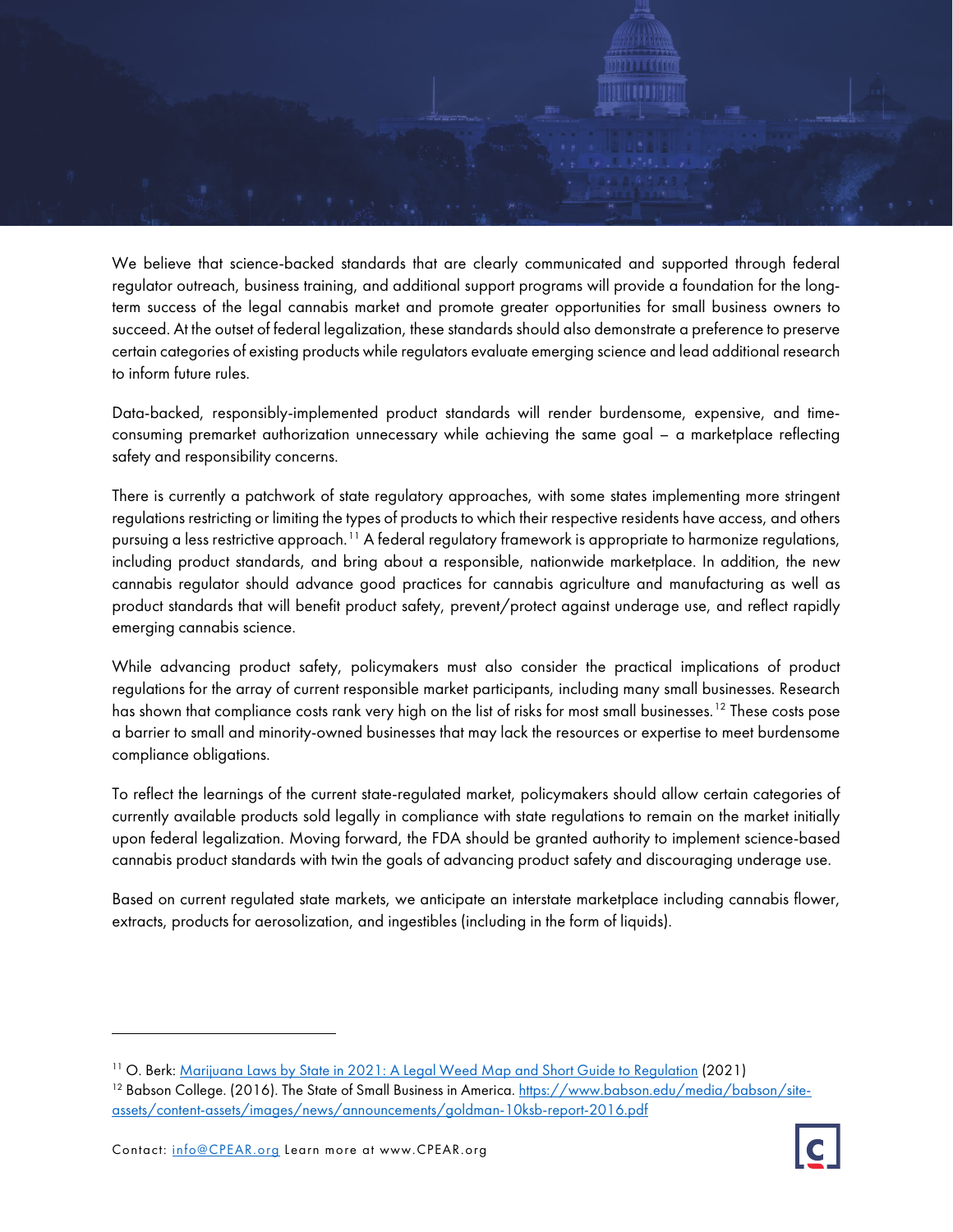

The above product categories should adhere to the following product labeling and packaging standards:  $^{\rm 13}$  $^{\rm 13}$  $^{\rm 13}$ 

- Must be packaged in a child-resistant container.
- Labeled with a standardized symbol denoting cannabis.
- Must include a health warning.
- Must include a detailed description of the ingredients, dosage with recommended consumption instructions.
- Must include the expiration date with substantiated stability.

All allowable forms must also meet the below criteria:

- Edibles prohibited that are shaped like a human, animal, or fruit:
	- o The distinct shape of a human, animal, or fruit; or
	- $\circ$  A shape that bears the likeness or contains characteristics of a realistic or fictional human, animal, or fruit, including artistic, caricature, or cartoon renderings.<sup>[14](#page-10-1)</sup>
- Cannot be appealing to children or youth.<sup>[15](#page-10-2)</sup> Market participants should consider whether the use of any of the following categories renders their products appealing to underage users when crafting marketing materials for products:<sup>[16](#page-10-3)</sup>
	- o Symbols
	- o Language
	- o Music
	- o Gestures
	- o Entertainers or celebrities
	- o Cartoon Characters
	- o Groups or organizations
- Cannot imitate packaging for food products that are often marketed and appeal to youth, such as cereal and soda, or feature kid-friendly cartoon characters such as unicorns.
- Cannot be on a stick.
- Must never be combined or intended to be combined with alcohol or tobacco.
- Must be shelf-stable.

<span id="page-10-0"></span><sup>&</sup>lt;sup>13</sup> Government of Canada; Packaging and Labelling Guide for Cannabis Products; Requirements Under the Cannabis [Act and the Cannabis regulations.](https://www.canada.ca/en/health-canada/services/cannabis-regulations-licensed-producers/packaging-labelling-guide-cannabis-products/guide.html)<br><sup>14</sup> Code of Colorado Regulations; Department of Revenue: Marijuana Enforcement Division: <u>Colorado Marijuana Rules</u>

<span id="page-10-2"></span><span id="page-10-1"></span><sup>&</sup>lt;sup>15</sup> For examples of criteria potentially used in this assessment, see: "[P]roduct that is targeted to minors or whose marketing is likely to promote use...by minors" discussion here: Enforcement Priorities for Electronic Nicotine Delivery [System \(ENDS\) and Other Deemed Products on the Market Without Premarket Authorization](https://www.fda.gov/regulatory-information/search-fda-guidance-documents/enforcement-priorities-electronic-nicotine-delivery-system-ends-and-other-deemed-products-market) (2020)

<span id="page-10-3"></span><sup>&</sup>lt;sup>16</sup> Beer Institute[: Advertising/Marketing Code and Buying Guidelines.](https://www.beerinstitute.org/wp-content/uploads/2018/12/BEER-6735-2018-Beer-Ad-Code-Update-Brochure-for-web.pdf) (2018)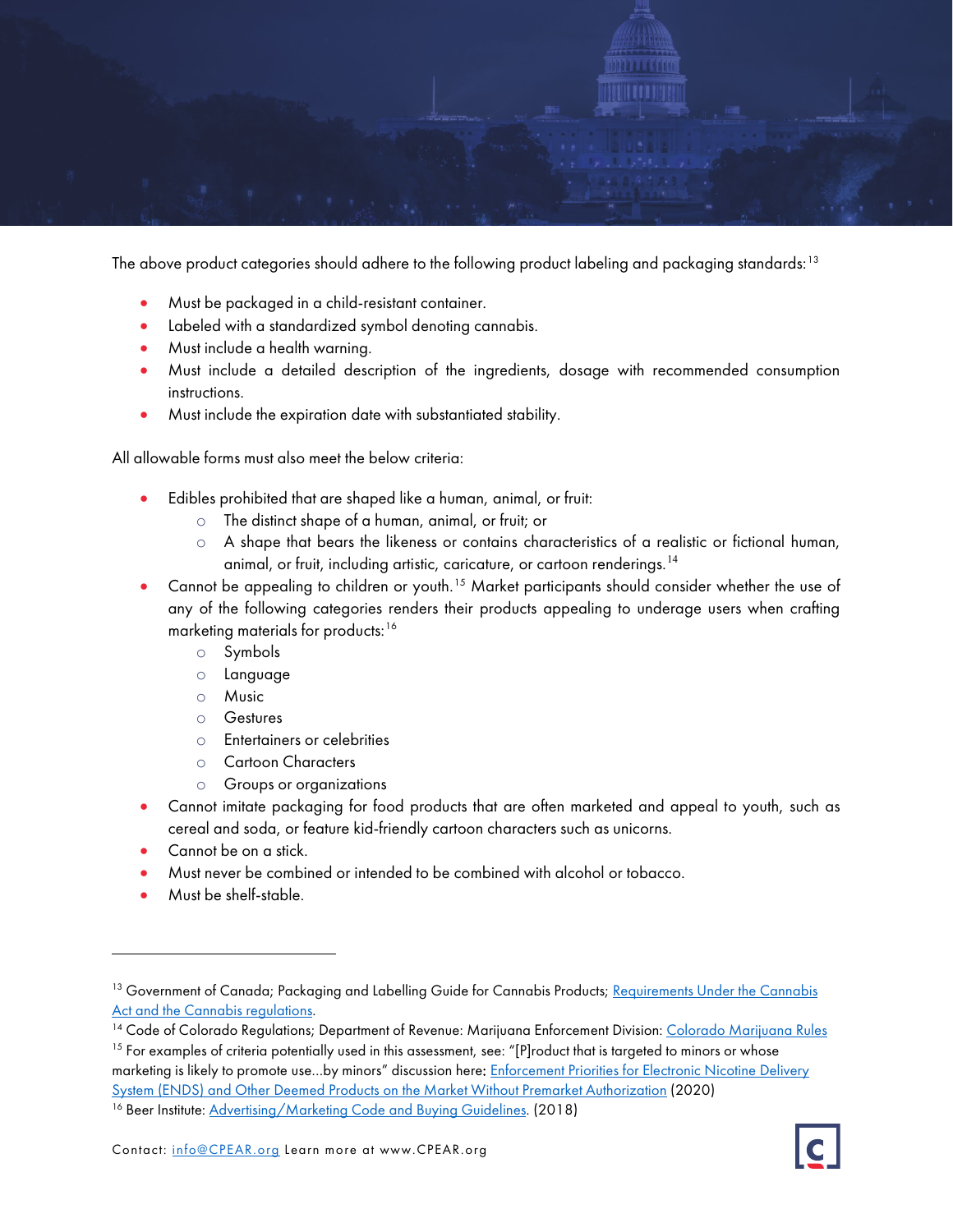

• Cannabis products should not be made to resemble other existing commercial products such as Skittles, Oreos, or Sour Patch Kids.<sup>[17](#page-11-0)</sup>

Regarding the use of the "appropriate for the protection of the public health" ("APPH") standard for product regulation, we agree that any standard must prioritize public health concerns. However, the bill as drafted currently lacks the clarity, foundational direction, and context needed to direct Agency decision-making.

At a minimum, three things are needed to provide sufficient direction for a public health-focused regulatory standard: (1) direction on the baseline marketplace Congress wishes to preserve from which public health costs and benefits can be assessed; (2) an explicit commitment to science and evidence-based decision making, with direction on the nature of the science to be considered; and (3) a clearly stated expectation of the public health benefits required to satisfy APPH scrutiny.

For example, in the 2009 Family Smoking Prevention and Tobacco Control Act Congress established a grandfathered marketplace and provided specific examples of science and evidence included in an Agency APPH assessment. In the subsequent 12 years, though, neither Congress nor FDA has provided clear direction on the threshold to definitively assess whether a proposed Agency action is "appropriate" under the standard. As stated by FDA, "APPH is a complex determination."<sup>[18](#page-11-1)</sup>

The Sponsoring Offices should seek to directly address this "complexity" when establishing a cannabis regulatory standard. Under the draft bill, though, a newly established federal cannabis regulator will inherit an illicit federal marketplace and lack clear direction on the type of information to consider in a standard application or the scale of benefit required to satisfy an APPH assessment.

If the APPH standard is ultimately part of a federal cannabis regulatory framework, sponsors must provide these essential elements.

In addition to establishing science-based product standards to shape the marketplace, we believe the regulator should have the required tools to monitor marketplace trends to inform Agency actions and rulemakings. This approach could include coordination on existing federal health and behavior surveys, development of new surveys as needed, and requirements for marketplace participant reporting. In this way, any threats to a safe and responsible cannabis marketplace can be identified and addressed promptly through Agency guidance and rulemaking.

<span id="page-11-0"></span><sup>&</sup>lt;sup>17</sup> <https://www.nytimes.com/2021/05/22/style/edibles-marijuana.html>

<span id="page-11-1"></span><sup>18</sup> 84 Fed. Reg. at 50,618.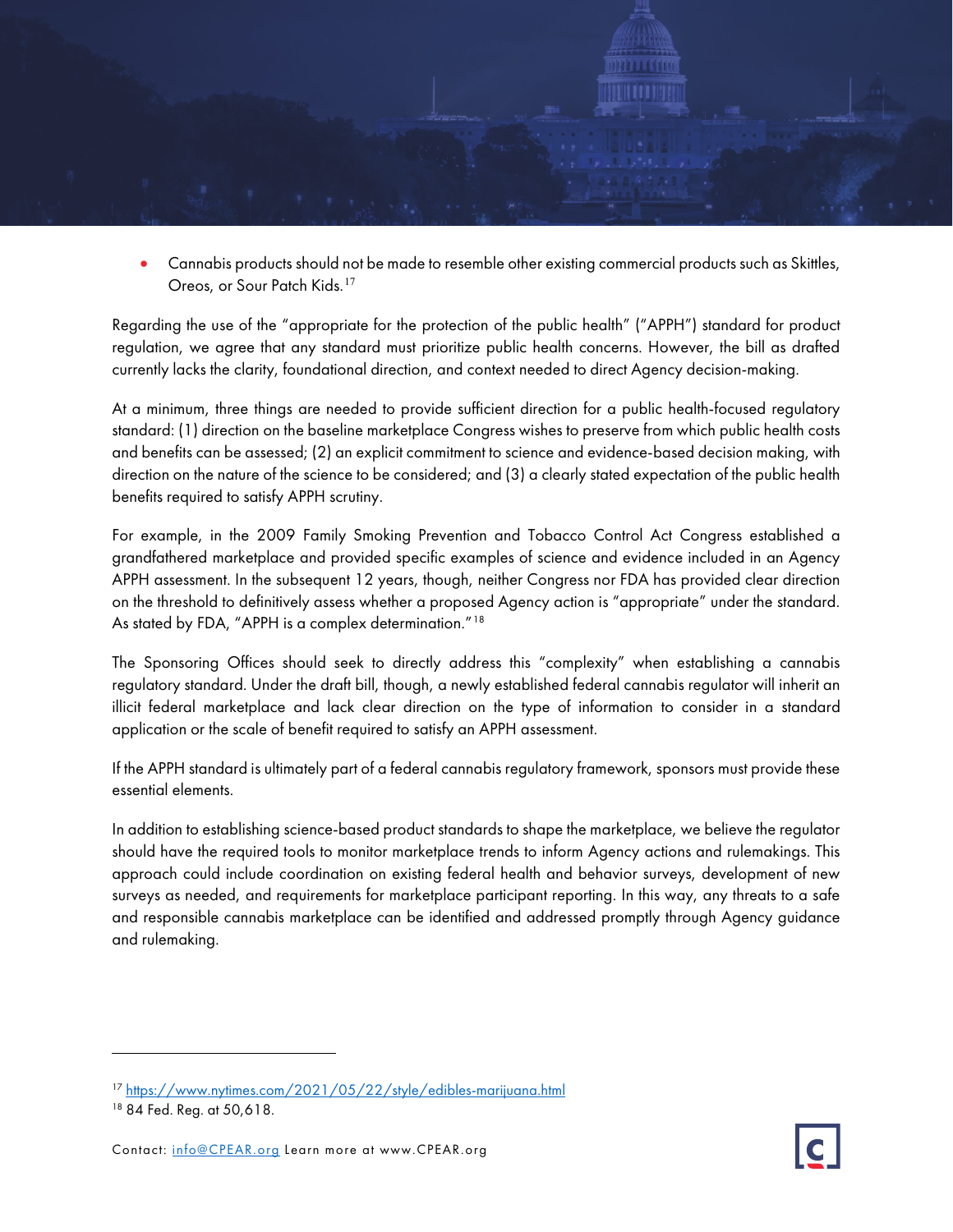

The Sponsoring Offices request comment on: the operation of the permitting transition rule for entities already in operation as well as those that may commence business shortly after enactment. Transition rules to address cannabis products that already exist in the marketplace or those introduced in the marketplace, including before TTB and FDA issue regulations or other guidance, Consideration of transition rules and effective dates.

Under CAOA, it will certainly take some time to establish and populate a new regulatory center at FDA. Once established, it will take some time to promulgate initial regulations.

Businesses, too, will need some time to achieve compliance with the new statute with progeny guidance, rules, and regulations.

This timeline, though, must be reconciled against Congressional expectation of a marketplace that reflects product safety and responsible marketing concerns in the short term.

For this reason, the federal government must launch a regulatory program that reasonably provides for the safety of consumers upon enactment.

CPEAR is suggesting the following actions be taken  $upon$  enactment of CAOA:

- All cannabis products sold must be tested and cleared by state-certified labs.
- All cannabis products must meet any product standards put forward in the bill.
- All cannabis operators must be licensed by their respective state or states.
- State and federal regulators must ensure that cannabis products not marketed as drugs (or in some cases, dietary supplements) do not make any health claims.
- State and federal regulators must ensure that no marketing practice targets underage use.

CPEAR suggests the following actions be taken 180 days after enactment of the bill:

• Finalization and enactment of all rules stipulated in the bill.

CPEAR suggests the following actions be taken 365 days after enactment of the bill:

- Licensees are expected to comply with all laws and regulations under CAOA.
- Federal agencies may delay the deadline for small business compliance with non-health and safetyrelated regulations. The extended compliance deadline could apply to businesses with up to \$10 million in revenue.
	- o For example, an allowance may be made to delay protocols to achieve a specified environmental standard for up to a year, but no allowance would be made to meet health or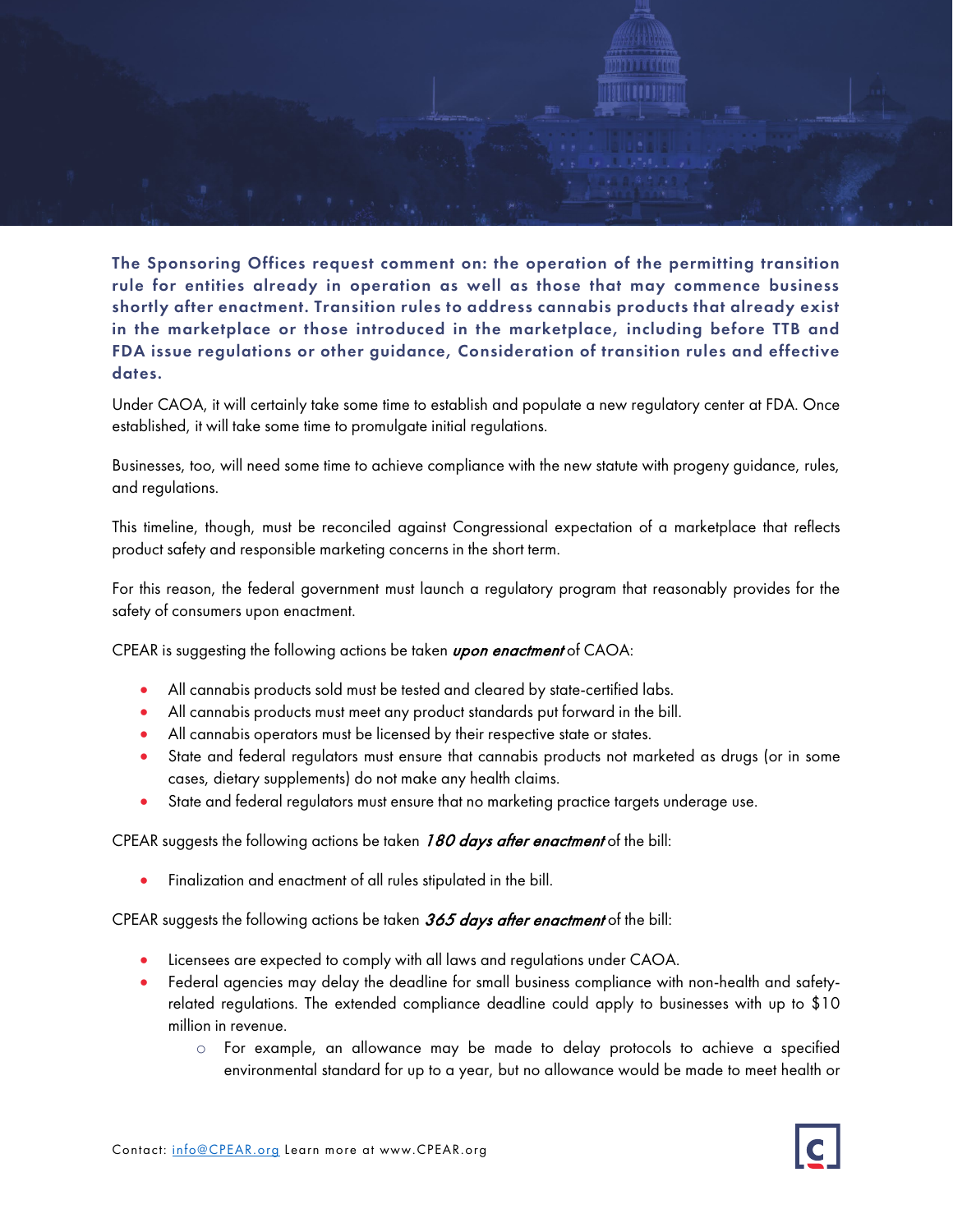safety protocols for food storage. The ability to delay certain regulations would apply to businesses with up to \$10 million in revenue (matching the standard set-in tax law).

• Alternatively, Congress could also provide sufficient resources to fund systems to support small business compliance obligations.

The Sponsoring Offices request comment on: Expansions similar to those proposed in the House bill to include SBA technical assistance and loans to socially and economically disadvantaged business owners outside of the cannabis industry; Grants to certain business owners to offset administrative and compliance costs associated with the provisions of this Act; Additional opportunities to expand restorative justice and access to capital for historically disadvantaged entrepreneurs.

A federal regulatory framework must reflect the significant role small businesses have played as pioneers of the cannabis economy and a new, national marketplace ought to reflect that contribution. We envision a nationwide economic ecosystem underpinned by small and minority-owned businesses where entrepreneurs have a fair onramp to grow their investments in the marketplace. A federal cannabis framework for small and minority-owned businesses must include the following:

- Access to capital from international financial institutions and financial institutions focused on serving underserved/underbanked communities including community banks, Community Development Financial Institutions ("CDFIs"), credit unions, and U.S. Small Business Administration lending programs.
- Early market access for small and minority-owned businesses.
- Aiding state and local level programs that have proven and effective evidence of benefitting small and minority-owned cannabis businesses.
- A regulatory system that assures public safety while facilitating small business participation through robust technical and compliance assistance programs.
- Promotes/Protects/Permits meaningful partnerships between businesses of all sizes.

Cannabis companies face several hurdles compared to companies from other highly regulated industries because of their inability to raise capital, deposit funds, and utilize other services provided by traditional financial institutions. This is because current anti-money laundering ("AML") [19](#page-13-0) regulations deem funds related to cannabis as "specified unlawful activity" ("SUA"); thus, financial institutions may be held liable for working with any state-legal cannabis business. The differences between the state laws and federal law have hamstrung the growth of the small and minority-owned cannabis businesses and the industry at large because of (1) a lack of access to liquidity to weather economic downturns, and/or expand operations; (2) limitations to other financial services, which has downstream costs related to the use of security personnel to secure large volumes of cash;

<span id="page-13-0"></span><sup>&</sup>lt;sup>19</sup> FINRA: **Anti Money Laundering Rules** (2021)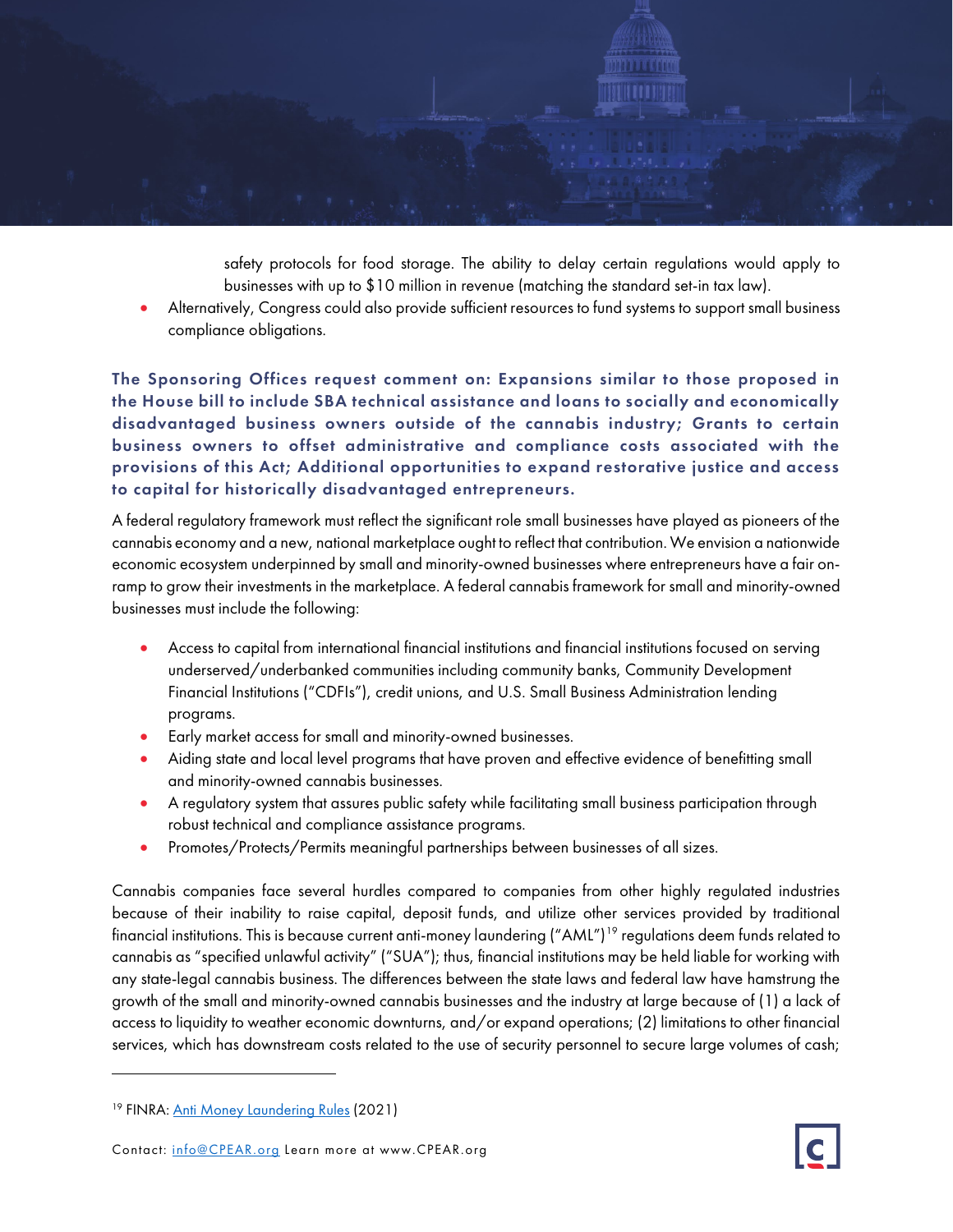

and (3) increased barriers to entry for small and minority-owned businesses who have fewer options compared to a deep-pocketed business owned with access to extensive networks.<sup>[20](#page-14-0)</sup>

Language included in the Secure and Fair Enforcement ("SAFE") Banking Act of 2021<sup>21</sup> sought to improve the market environment by explicitly (1) prohibiting federal banking regulators from penalizing depository financial institutions for offering services to state-legal cannabis businesses, including by bringing asset forfeiture actions against a depository institution's assets; (2) establishing that proceeds generated from cannabis-related businesses are no longer considered unlawful, and thus do not violate AML regulations; (3) prohibiting banking regulators from ordering depository financial institutions to terminate a customer's account based solely on its affiliation with a cannabis company.

In its current form, the CAOA lacks the level of clarity found in the SAFE Banking Act of 2021 because it makes no mention of whether depository or non-depository financial institutions can provide services to the cannabis industry, nor does it provide a schedule for or provide conditions for engagement with the industry. CPEAR recommends that language from the SAFE Banking Act of 2021 be included in CAOA to provide some clarity to depository financial institutions. Furthermore, CPEAR encourages the Sponsoring Offices to include language covering other types of financial institutions that were not covered in the SAFE Banking Act. $^{22}$  $^{22}$  $^{22}$ 

Adding this clarity will not only lead to improved market conditions for the cannabis industry, doing so also will improve public safety and enhance tax collection efforts that have so far been characterized by the need for high security to protect large volumes of cash.

## The Sponsoring Offices request comments on: Ways to reduce compliance costs for small businesses while ensuring that market participants comply with necessary labeling and trade practice rules.

Policies governing a federal cannabis market should be centered on and influenced by science, innovation, consumer protection, and public health. All products available to consumers should be produced using the most rigorous standards. Onerous regulatory requirements from states and the federal government, however, can be a barrier to market access for most businesses, but especially small and minority-owned businesses that already lack accessible financing. Reducing compliance costs for small businesses while ensuring that market participants comply with applicable regulations depends on a federal framework that includes increased access to regulatory and compliance tools. These tools include, but are not limited to, wraparound services and technical assistance to growers, manufactures, distributors, and storefront operators. Furthermore, potential

<span id="page-14-0"></span><sup>&</sup>lt;sup>20</sup> Forbes: [Minority Entrepreneurs Face Uphill Battle To Enter Legal Marijuana Market](https://www.forbes.com/sites/zengernews/2021/04/30/minority-entrepreneurs-face-uphill-battle-to-enter-legal-marijuana-market/?sh=2357e8da1fb4) (2021)

<span id="page-14-1"></span><sup>&</sup>lt;sup>21</sup> 117<sup>th</sup> U.S. Congress: [Secure and Fair Enforcement \(SAFE\) Banking Act of 2021](https://www.congress.gov/bill/117th-congress/house-bill/1996)

<span id="page-14-2"></span><sup>&</sup>lt;sup>22</sup> Reed Smith LLP: [What would the SAFE Banking Act actually do for the cannabis industry?](https://viewpoints.reedsmith.com/post/102h0jj/what-would-the-safe-banking-act-actually-do-for-the-cannabis-industry) (2021)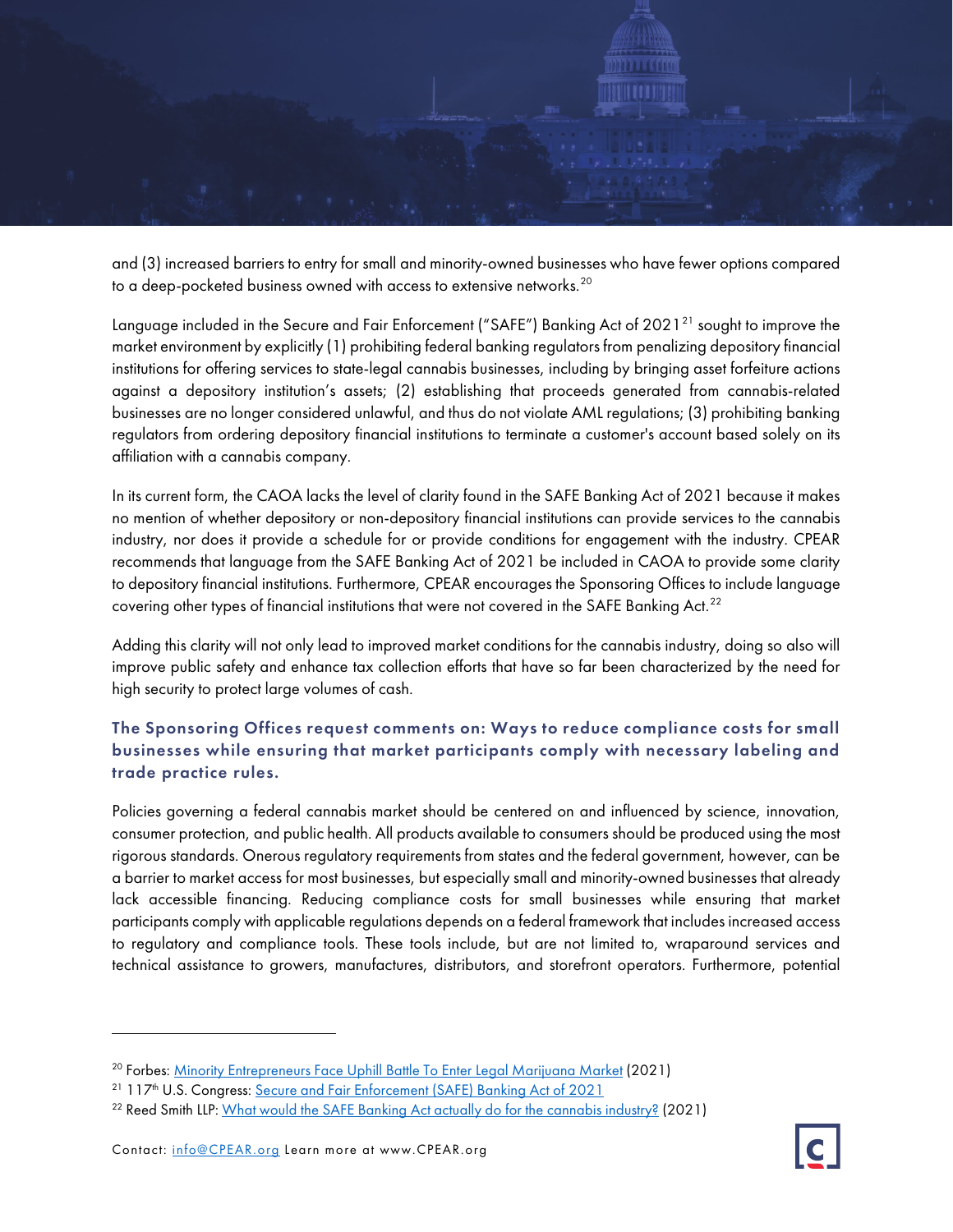

solutions should involve partnerships with state authorities to clarify regulations or extend timelines for compliance for small and minority-owned as well as other eligible businesses.

## The Sponsoring Offices request comment on: The interaction between the definition of "cannabis," "cannabis product," and FFDCA drugs containing cannabis; The appropriate classification and regulation of synthetically derived THC.

As FDA has stated, synthetic THC products "pose significant health concerns" including those marketed as "K2" and "Spice."<sup>[23](#page-15-0)</sup> Policymakers should regulate and take enforcement actions against these products. As part of this, policymakers should also clearly define "synthetic" to capture designer drugs produced using man-made chemicals.

Products like synthetic THC, though, differ greatly from cannabinoids that happen to be derived through alternative means from a safety, chemical, and policy implication perspective. Legislators should demonstrate flexibility as it relates to cannabinoid derivation processes that yield cannabinoids that are chemically identical to those occurring in the cannabis or hemp plant. Indeed, there are many examples of biosynthetically produced components of FDA regulated products including Omega-3 fatty acids in fish food and valencene – a citrus flavor isolated from orange peels.

The legal cannabis marketplace is still in its nascency. Cannabinoid derivation technology, both agricultural and non-agricultural, will continue to evolve. While research is still emerging, it seems likely that different means of cannabinoid derivation present drastically different resource demands and environmental footprints.[24](#page-15-1) Legislation and regulation should focus on the molecules and not their production methods.

Additionally, while the draft bill addresses only two cannabinoids, THC and CBD, legislators should encourage research and establish a clear path to the market for products containing other cannabinoids – an area of policymaking that requires an open mind regarding the manner of cannabinoid derivation. Research suggests there may be benefits associated with certain cannabinoids that occur only in trace amounts in cannabis plants. Market access for these products may depend entirely on alternative methods of cannabinoid derivation.

However derived, cannabinoids should be subject to regulatory oversight. A science-based regulator with product standard authority will be well-positioned to address concerns on a case-by-case basis that control for risk while preserving the potential benefits of alternative approaches to cannabinoid derivation.

Finally, the differentiation between cannabis products and drug products is critical to preventing cannabis companies from making unsubstantiated medical claims thereby defrauding would-be consumers. It's an

<span id="page-15-0"></span><sup>&</sup>lt;sup>23</sup> Centers for Disease Control: [How harmful is K2/Spice \(synthetic marijuana or synthetic cannabinoids\)?](https://www.cdc.gov/marijuana/faqs/how-harmful-is-k2-spice.html) (2018)

<span id="page-15-1"></span><sup>&</sup>lt;sup>24</sup> Labroots: [Bioengineers Create Environmentally-Friendly Cannabinoids from Yeast](https://www.labroots.com/trending/cannabis-sciences/17935/bioengineers-create-environmentally-friendly-cannabinoids-yeast) (2020)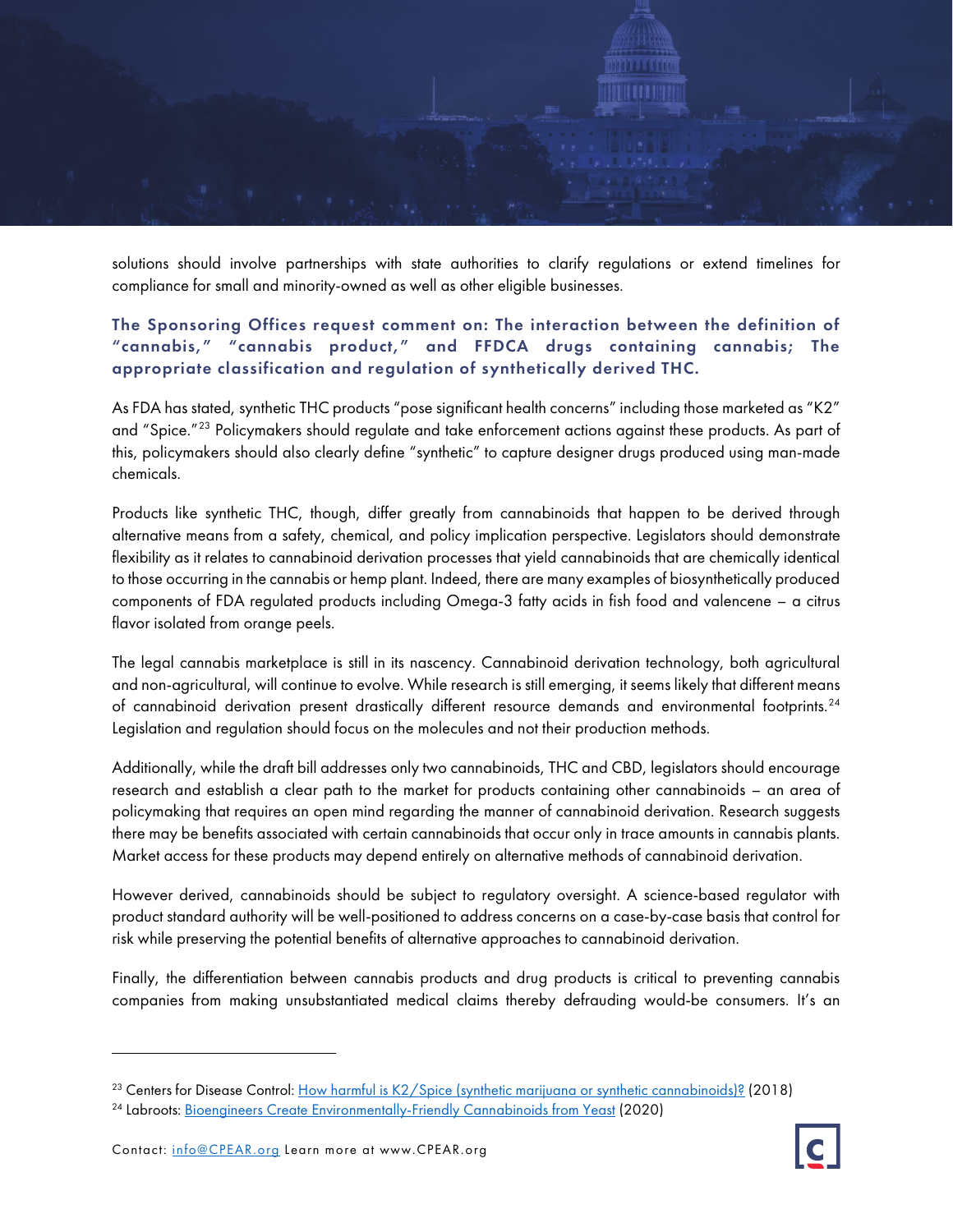

important first step to preserve this differentiation, but FDA also must have the resources and direction from Congress necessary to enforce the distinction.

The Sponsoring Offices request comment on: The appropriate quantitative thresholds regarding contraband cannabis; The appropriate penalties for violations of antidiversion provisions; Effective coordination between federal and state law enforcement and tax administrators relating to diverted cannabis; The appropriate balance to strike between reducing barriers to entry while preventing illegal operations that may engage in cannabis diversion, tax evasion, or threaten public health and safety.

Caregivers and co-operative systems constitute a substantial portion of the existing state-led cannabis markets today. These types of growth operations should be considered "non-conforming state systems." As states have legalized cannabis, they have allowed these operations to exist because, in theory, they only serve their respective communities without any incentives to make substantial profits off their products. Given the relatively small section of the industry, such operations would potentially occupy under a federal framework, nonconforming state-based systems should be permitted to continue operating in a nationwide cannabis industry if they submit to the following conditions:

- Non-conforming systems must adhere to federal and state public health and safety standards for the cultivation and sale of cannabis.
- The systems meet all state and local laws.
- The systems must adopt protocols that would ensure that their products are not diverted into the illicit market nor sold to individuals under the age of 21. This includes the use of an electronic age verification system that can verify age eligibility in real-time.
- Non-conforming systems cannot introduce their products into interstate commerce or any commercialized setting.

Importantly, state regulators will continue to have the authority to determine the size of these operations and the tax rates at which these non-conforming systems will be liable.

The Sponsoring Offices request comment on: The interaction between state primacy regarding cannabis regulation, and the need for interstate consistency for product standards and regulation, including any responsibilities that should be reserved explicitly for states or the federal government; and Rules relating to interstate commerce involving cannabis, including state-level taxation and interactions with statelevel distribution systems.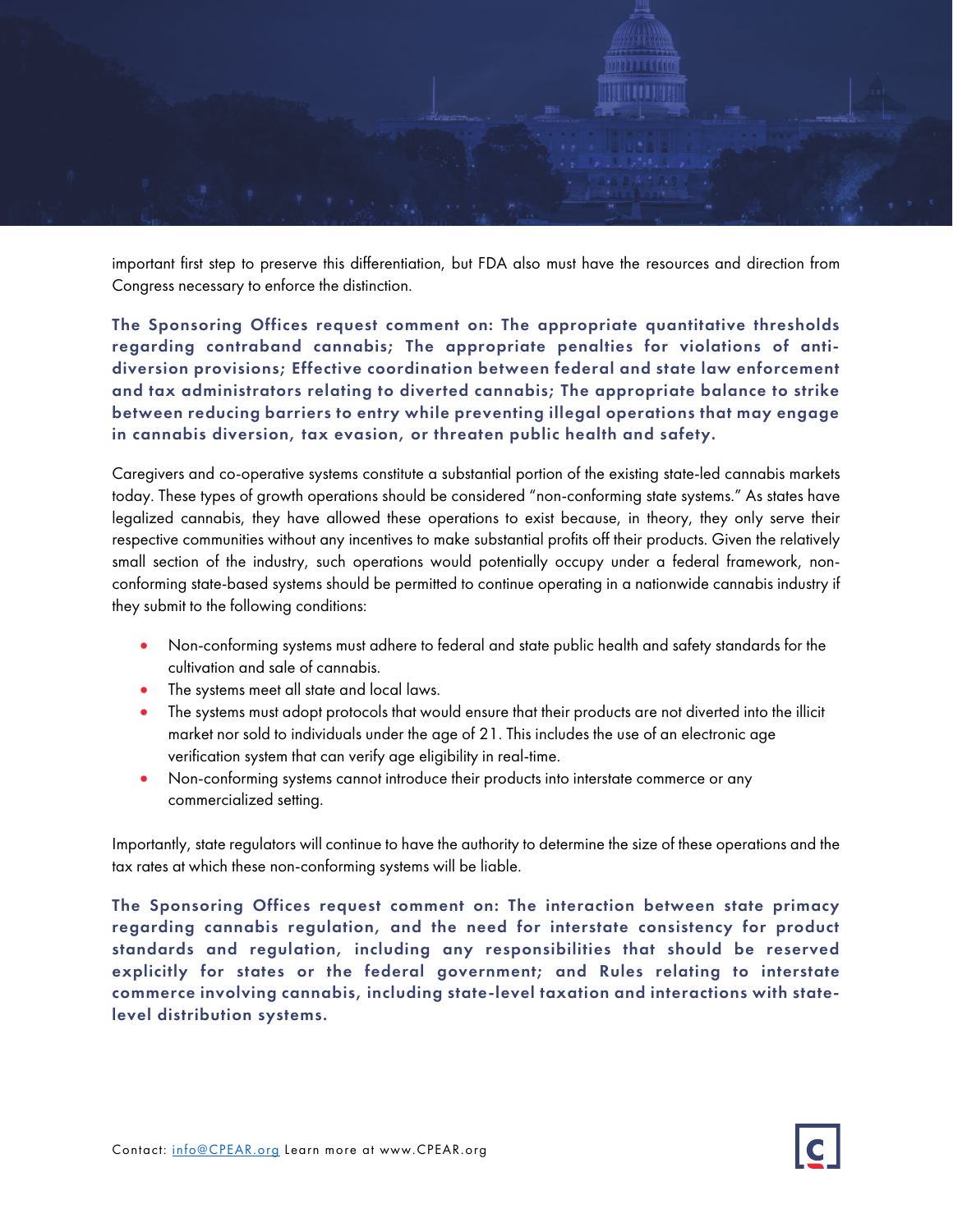

States have regulated cannabis production and sales for over 25 years. The National Conference of State Legislatures (NCSL)<sup>[25](#page-17-0)</sup> has strong policy language regarding how the federal government should treat cannabis regulations:

- Congress should amend the Controlled Substance Act (CSA) to remove cannabis as a Schedule I drug.
- State cannabis laws and regulations should be respected and not preempted by federal law. Meaningful federal consultation with states before the issuance of any federal regulations should occur pursuant to Executive Order 13132, the Executive Order on Federalism.
- An appropriate role for the federal government, after cannabis is removed from the CSA is to facilitate legitimate businesses' access to financial institutions that provide capital security, efficiency, and record-keeping.

We believe that well-resourced, science-based, federal regulatory leadership should shape the nationwide market. There are certain issues for which this leadership role should be explicitly protected. We recognize, though, the unique role of state cannabis regulatory systems, and we anticipate states will utilize both their traditional powers of licensing and reasonable sales restrictions as well as powers reserved to states under the framework that will allow jurisdictions to exceed the floor established by federal regulations on some issues, including the availability of specific products in their communities.

The Sponsoring Offices request comment on: Whether additional programs or resources are needed to aid states in enforcing minimum age requirements or quantitative retail limitations; The interaction between state minimum age laws and use of medication containing cannabis by minors; Guidance on existing best practices by cannabis-legal states regarding minimum age enforcement; The interaction between state minimum age laws and limitations regarding non-face-to-face transactions (discussed further in Sec. 501 of the draft); and The appropriate quantitative thresholds regarding the limit on retail sales of cannabis.

Underage individuals should not use or have access to non-medicinal THC products. All stakeholders, including manufacturers, retailers, state and local legislators, and regulators must work together to prevent underage THC use. CPEAR endorses the efforts from cannabis legal states to prevent underage use, including the sale of cannabis on premises accessible to individuals 21 and over.



<span id="page-17-0"></span><sup>&</sup>lt;sup>25</sup> As noted elsewhere, the presence of the National Conference of State Legislature's name is not intended to denote its endorsement of either CAOA, or CPEAR's comments in general.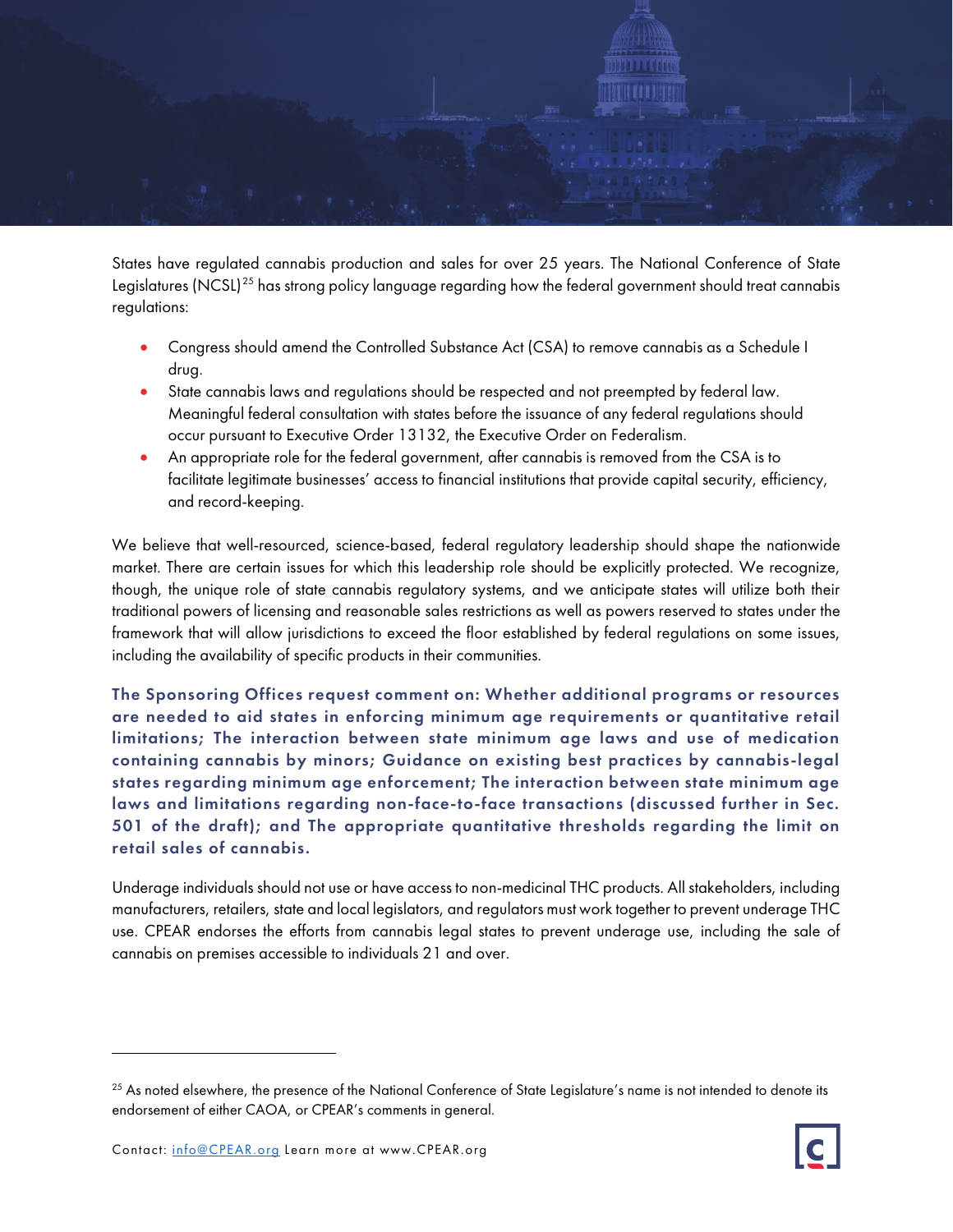

We believe that there are best practices to draw from originating in other regulated product categories and that the software and technology exist in current state cannabis marketplaces to address underage use.

This includes widely used systems that facilitate the verification of a customer's minimum age during transactions. TruAge, a digital ID verification solution, is one such example of a system that state-legal dispensaries should use. The digital ID platform was created by the National Association of Convenience Stores ("NACS") to facilitate age verification at all retail points of sale for adult-use products. TruAge is already used by 130 retail companies that represent 22,000-plus convenience store locations across the United States and four industry point-of-sale (POS) providers.<sup>[26](#page-18-0)</sup>

Recognizing that the technology already exists and is widely used across the country, CPEAR would recommend requiring retailers to use electronic age verification systems. An eligible system should have the following capabilities:

- Scan and authenticate government-issued identification to determine age eligibility and case-by-case eligibility by checking information against a government database in real-time.
- Block a transaction at a point-of-sale system if eligibility is not confirmed.
- Provide training resources for dispensary employees.

The Sponsoring Offices request comment on: research, training, and prevention, including— The annual and long-term funding needs for such efforts; Whether programs can be designed to steer research dollars to Historically Black Colleges and Universities and other institutions associated with historically disadvantaged communities; and additional areas that may benefit from research, including agriculture, environmental protection, worker health and safety, and other areas.

Cannabis research is critical to ensuring public health and safety, yet for the last 50 years has been impeded by federal restrictions. After years of historical underinvestment, steering research dollars to Historically Black Colleges and Universities ("HBCUs"), Hispanic Serving Institutions ("HSIs"), Tribal Colleges ("TCs"), other institutions serving historically excluded groups, and community colleges should be a priority, as roadblocks to rigorous studies of cannabis and possible drug development are lifted. Black people have been historically and are still disproportionately targeted for incarceration at disproportionate rates for involvement with cannabis. An American Civil Liberties Union (ACLU) report finds that a Black person is 3.64 times more likely to be arrested for cannabis possession than a white person, even though Black and white people use cannabis at similar

<span id="page-18-0"></span><sup>26</sup> BusinessWire: NACS Announces TruAge<sup>TM</sup> Digital ID Verification Solution (2021)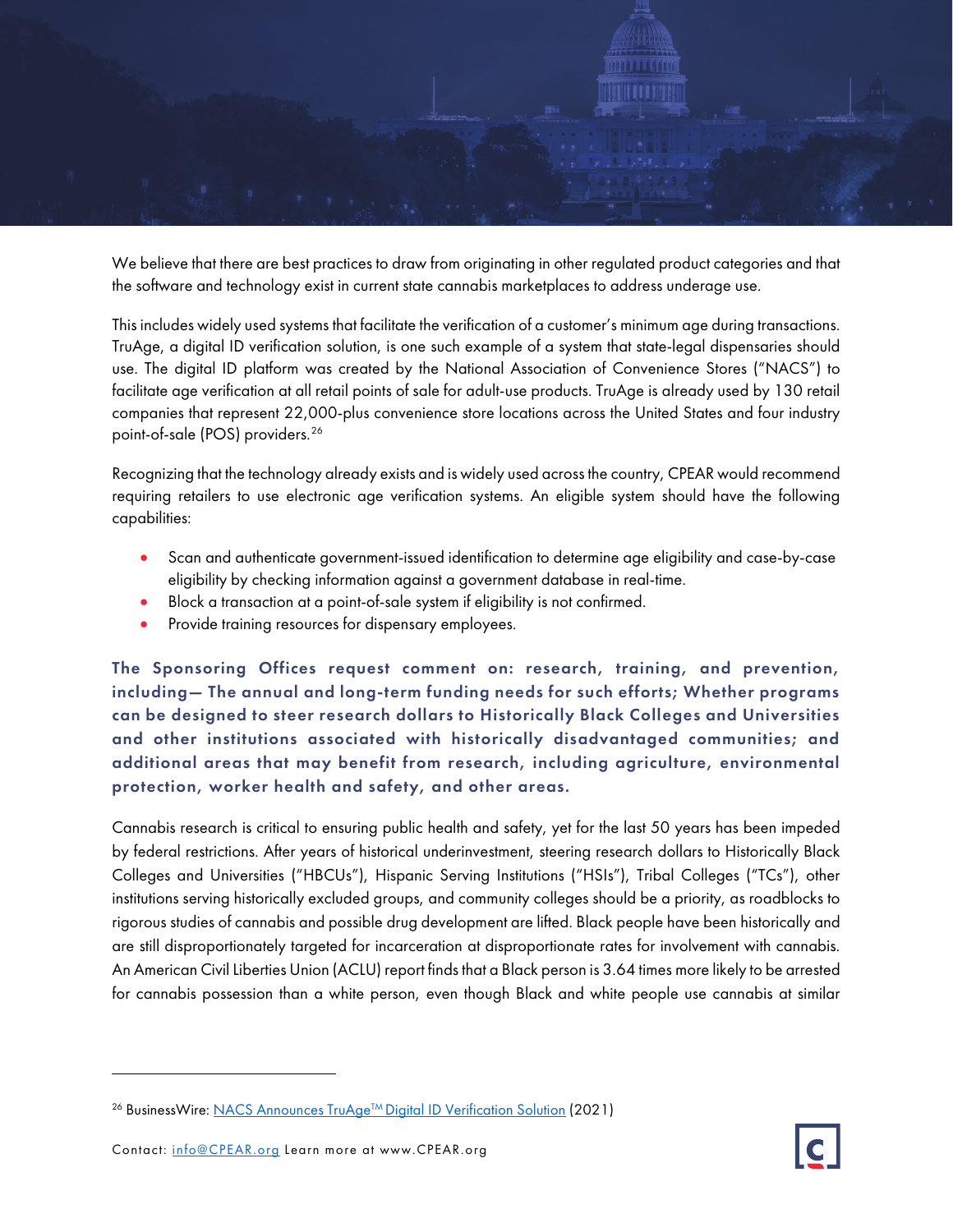

rates.<sup>[27](#page-19-0)</sup> The targeting of Black people for cannabis arrests should be answered with a systematic targeting of Black people for economic opportunity in the potential emerging market.

The Drug Enforcement Administration ("DEA") is in the process of registering several U.S. companies to produce cannabis for medical and scientific purposes, creating a new, federally sanctioned pipeline for more products and strains of cannabis for researchers. A federal program in partnership with HBCUs/HSIs/TCs to register minority, small and social equity cultivators to increase supplier diversity would also allow for accelerated improvement to cannabis research related to agriculture, environmental protection, worker health, and safety. Companies have been partnering with larger universities and HBCUs/HSIs/TCs to create and grow infrastructure at HBCUs/HSIs/TCs that has allowed them to independently seek research funding, making HBCUs/HSIs/TCs ideal for cannabis research, education, and training.<sup>[28,](#page-19-1)[29](#page-19-2)</sup> Federal legalization should be coupled with programs that encourage partnership models, such as that of Illera Holistic Healthcare and Southern University, to ensure that the cannabis industry takes advantage of the infrastructure and talent pipeline of HBCUs/HSIs/TCs while also promoting economic opportunities for communities that have been most impacted by federal prohibition.

Additionally, our Center of Excellence recently provided comments on the application of equity by the Office of National Drug Control Policy ("ONDCP") that were specific to improving stakeholder engagement and data monitoring. Recommendations included engaging a task force dedicated to researching the impacts of state-led drug policies and their effect on local communities, reforming the High-Intensity Drug Areas ("HIDTA") Program's Cannabis Impact Reporting, and engaging in real-time data monitoring. The ONDCP will play a large role in the ongoing evolution of cannabis policy taking place in Congress and across the country. $^{\rm 30}$  $^{\rm 30}$  $^{\rm 30}$ 

The Sponsoring Offices request comment on: Considerations related to the nonapplication IRC 280E, including transition rules and interactions with tax incentives for activities that may have occurred while a business was subject to the limitation on credits and deduction; Additional conforming amendments to other parts of tax law, including the definition of tobacco rolling papers tubes and interactions with the alcohol and tobacco tax regimes. The appropriate entity and methodology for measuring the prevailing price of cannabis for purposes of setting annual rates of tax; Whether certain

<span id="page-19-0"></span><sup>27</sup> ACLU[: A Tale of Two Countries: Racially Targeted Arrests in The Era of Marijuana Reform](https://www.aclu.org/report/tale-two-countries-racially-targeted-arrests-era-marijuana-reform) (2020)

<span id="page-19-1"></span><sup>&</sup>lt;sup>28</sup> Southern University and Agriculture & Mechanical College: [Southern Plants First Seeds in Medical Marijuana Venture](https://www.subr.edu/news/southern-plants-first-seeds-in-medical-marijuana-venture) (2019)

<span id="page-19-2"></span><sup>&</sup>lt;sup>29</sup> WGNO New Orleans: *Inside the Marijuana Growing Facility of a Historically Black University* (2021)

<span id="page-19-3"></span><sup>&</sup>lt;sup>30</sup> CPEAR: [Comments Re: Doc FR 35828 Application of Equity in U.S. National Drug Control Policy](https://www.cpear.org/wp-content/uploads/2021/08/210806-ONDCP-Comment-from-CPEAR.pdf) (2021)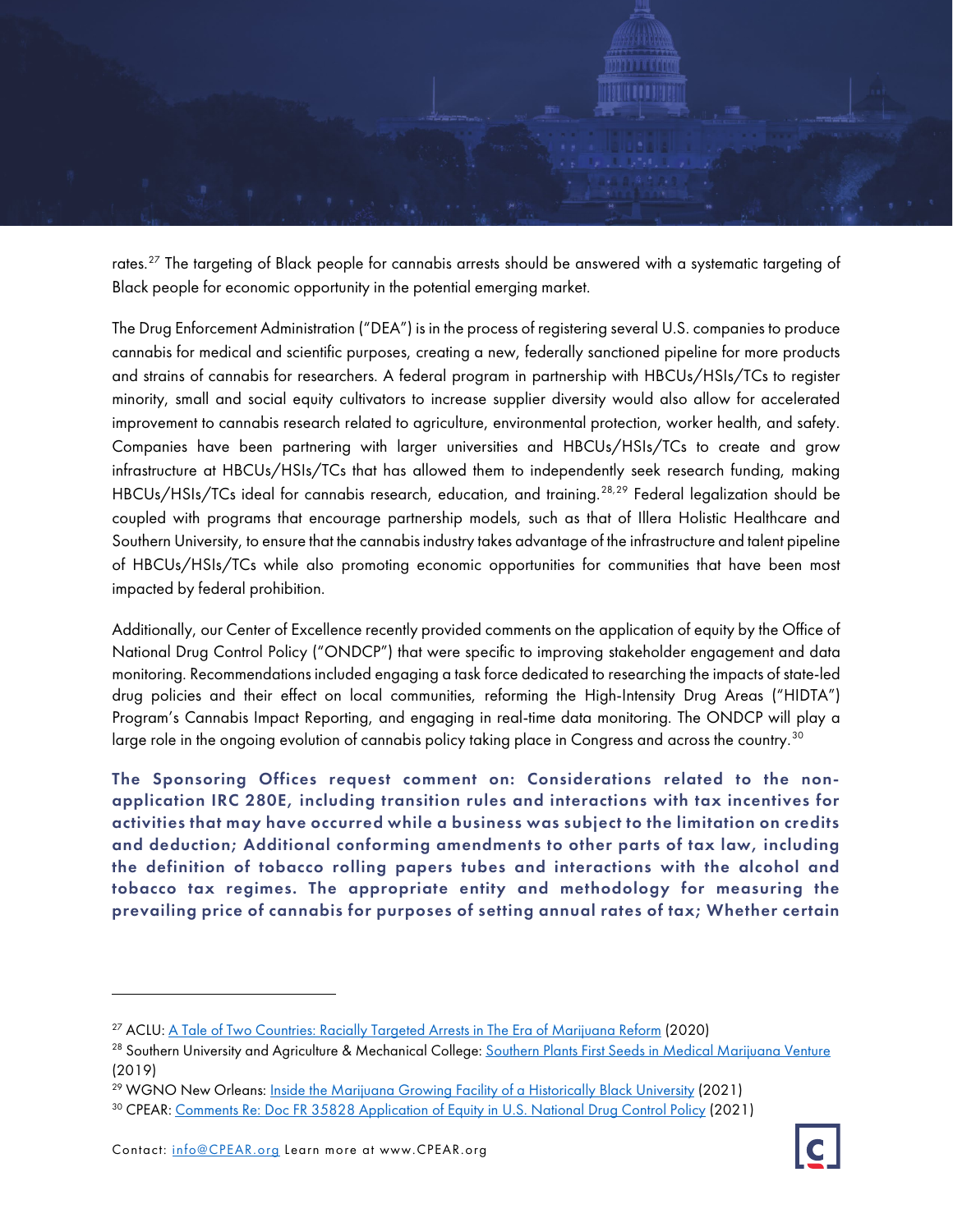

### small producers should be eligible for quarterly or annual tax payments, similar to the rules applicable to small alcohol producers.

As drafted, CAOA standardizes tax practices and establishes an excise tax on cannabis.

#### 1. Standardizes Cannabis Businesses

CAOA removes cannabis from the Controlled Substances Act. This action ends the long and disparate treatment of cannabis companies that have faced excessively high tax rates. The action would standardize the tax treatment of cannabis businesses so that they are no longer denied deductions and credits for amounts paid under the Internal Revenue Code (IRC) Section 280E.

#### 2. Establishment of an Excise Tax

CAOA establishes an excise tax with a rate of 10% in the first year, growing to 25% in the fifth year based on the removal price (cost at producer level or removal from bonded premises). Beginning in the sixth year, the taxation structure changes, and products are taxed based on the THC content.

Countries, states, and localities have adopted a range of different approaches to cannabis taxation – in terms of both structure and rate. As the learnings of those early adopters continue to evolve, federal tax policy must be flexible to both adapt to those learnings and to the continued innovation that will continue to occur in the cannabis marketplace. We look forward to continuing to work with lawmakers as all stakeholders share their experiences – including those who are operating in today's cannabis marketplace and those who have similar experiences in other regulated consumer products.

In addition to establishing a tax program that is administrable, a key objective for cannabis tax policy is to ensure that the legal marketplace can reduce the prevalence of the illicit market. Tax rates are a critical component of whether that metric can be achieved. High taxes contribute to higher prices. Higher prices lead individuals to either seek out a product that is tested, reliable and regulated – or to go to the illicit market where a product is cheaper but that often lacks the safety features present in a regulated marketplace like testing and inspection. Excessively high taxes may prolong the illicit market and lead to significant threats to public safety.

Tax methods and rates should not be overly onerous to encourage further growth in the illicit marketplace but instead should encourage current illicit market participants to move into the legal marketplace.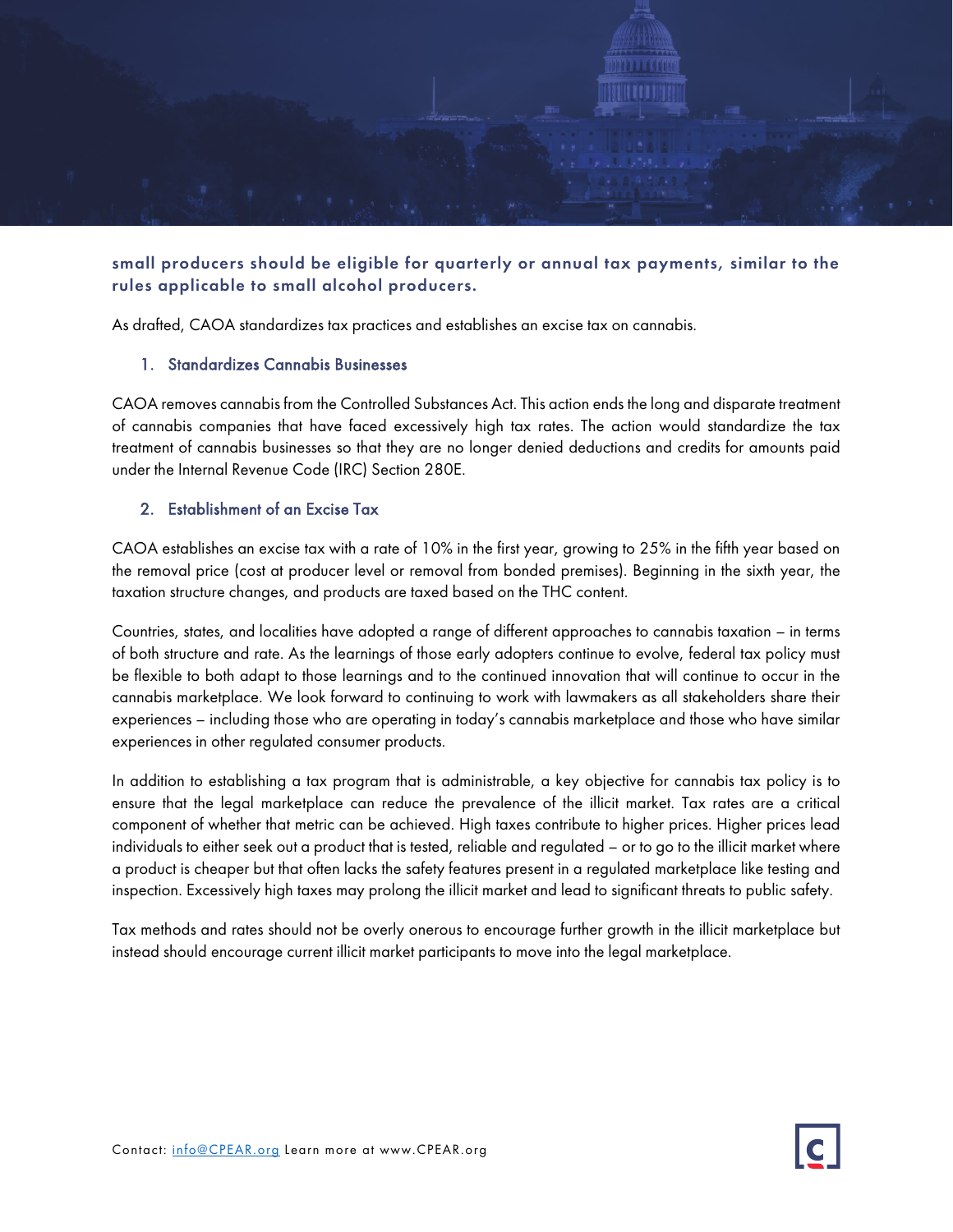

The Sponsoring Offices request comment on: Roles and responsibilities of the Advisory Committee, Criteria for Advisory Committee membership to ensure diverse viewpoints and policy priorities are properly represented; The role of the Advisory Committee in agency consultation, including the administrative and rulemaking process.

CPEAR believes that any cannabis product standards must be anchored in science and evidence and insulated from political considerations. To that end, the Advisory Committee must be positioned to analyze emerging product science.

The members of the Advisory Committee should have expert knowledge substantially similar to that of the Center of Excellence, in the following:

- Data and research
- Product format
- Driving under the influence of drugs
- **Regulatory** enforcement
- Criminal justice reform
- Youth prevention
	- Mental health treatment and prevention
- Substance abuse treatment and prevention
- Public safety issues
- Legacy and state systems
- Social equity and financing
- Marketing and advertising
- **Cannabinoid** pharmacology, potential medical benefits, drug development, and patient access
- **Environmental** sustainability

Additionally, the Advisory Committee should be equipped to advise on the key challenges to successful legalization. To do so, the committee will need representatives with:

- 1. An understanding of what actions will allow the legal market to capture the illicit market, and which actions will increase illicit market sales.
- 2. Expertise in state markets, so that the federal government can initially meeting the state systems where they are.
- 3. Experience in evolving federal regulatory systems based on science, data, and best practices.
- 4. An economic background and knowledge regarding how to create a national market while providing meaningful economic opportunities for small and minority-owned businesses.

As it relates to underage use prevention, the Advisory Committee should work with federal health agencies to develop best practices on underage use prevention. These best practices should be based on learnings drawn from other highly regulated industries with products that have inherent risks. Stakeholders in those industries have spent time researching and implementing science-based solutions aimed at increasing avenues for underage

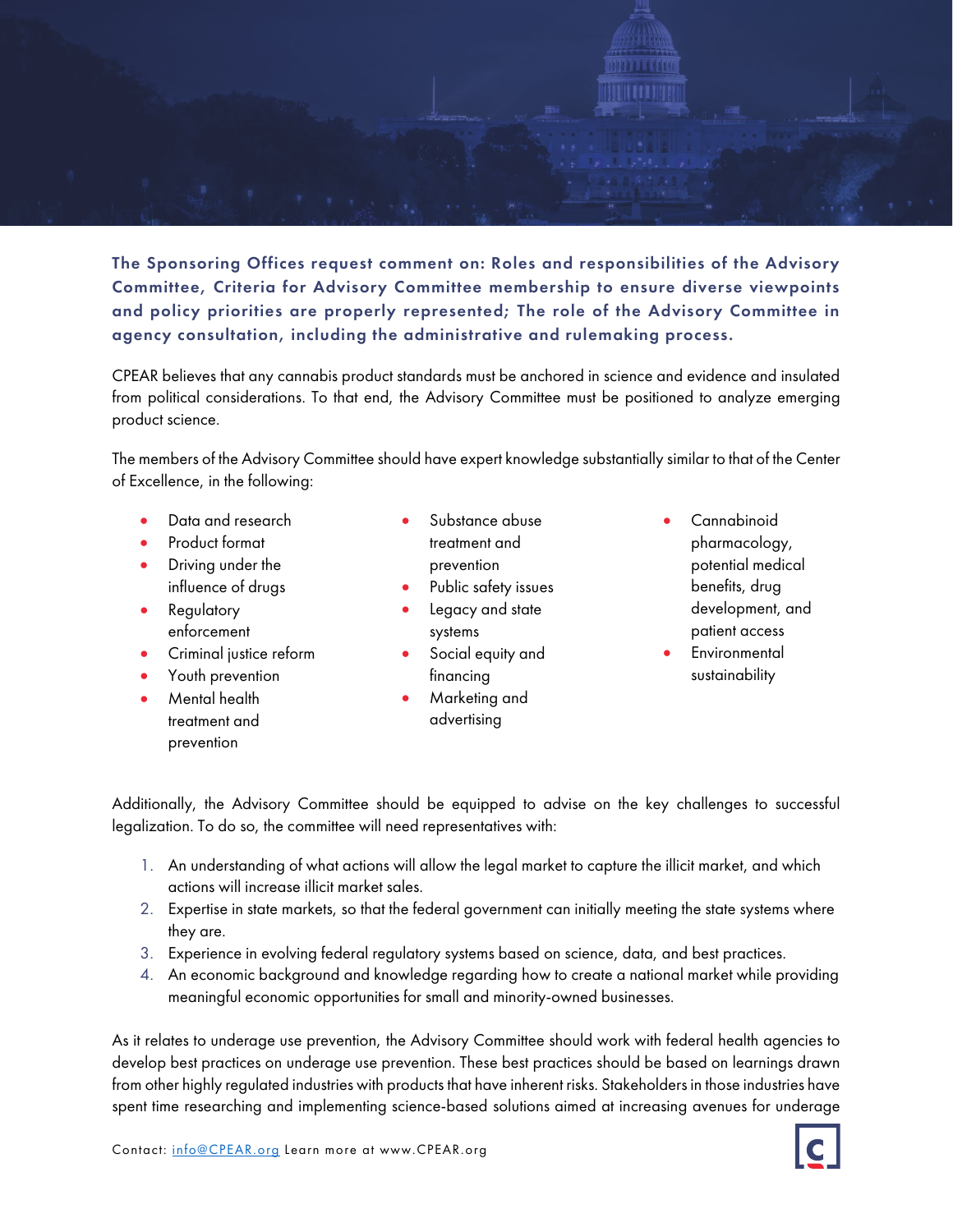

use prevention. The National Institute on Drug Abuse,<sup>[31](#page-22-0)</sup> Center for Substance Abuse Prevention,<sup>[32](#page-22-1)</sup> and state agencies that have been performing research and designing policy as it relates to underage use prevention are among the plethora of government agencies that can be used as a resource to ensure that federal and state regulators implement guardrails on the industry upon enactment of the bill.

Investing in proven, effective direct service programming, such as coordinating investments in positive youth development, will emphasize protective factors in kids' lives. An effective positive youth development approach ensures that young people have access to positive relationships and resources such as access to high quality out of school time programming and supports for academic success that contributes to reducing risk factors, and help kids make healthy decisions and resist a broad range of risky behaviors, including using products intended for adults 21+.

Specifically, the approach should include programming that:

- Provides parents with tools to help them raise kids who do not use products intended for adults 21+.
- Invests in direct service, positive youth development programs, and organizations focused on positively influencing kids' decisions not to engage in risky behaviors like using products intended for adults 21+.
- Invests in evidence-based youth use prevention and youth cessation direct service programs.
- Issues retailer training best practices, establishes authorized training programs, and supports retailer training that helps prevent underage access to cannabis products, including addressing social access.
- Implements appropriate regulations to limit the reach of marketing materials to unintended audiences across all cannabis product categories.

Furthermore, learnings from past successful underage alcohol abuse or underage tobacco use campaigns should inform efforts to prevent underage cannabis use and craft marijuana cessation programs. One example is SAMHSA's "Talk. They Hear You." campaign to prevent underage drinking.<sup>[33](#page-22-2)</sup> This campaign, along with several other adapted strategies, has been used by the Colorado School Safety Resource Center to curb underage cannabis use within the state.<sup>[34](#page-22-3)</sup>

Comprehensive afterschool programs and summer enrichment programs are deeply grounded in positive youth development practices, which have long been recognized as playing a key role in reducing risk factors and increasing the protective factors that can prevent substance use. Before-school, afterschool, and summer

<span id="page-22-0"></span><sup>&</sup>lt;sup>31</sup> National Institute of Drug Abuse: Using Alcohol and Marijuana Together Exacerbates Negative Consequences in [Young Adults](https://www.drugabuse.gov/news-events/nida-notes/2021/06/using-alcohol-marijuana-together-exacerbates-negative-consequences-young-adults) (2021)

<span id="page-22-1"></span><sup>&</sup>lt;sup>32</sup> Substance Abuse and Mental Health Services Administration: [Tips for Teens: The Truth About Marijuana](https://store.samhsa.gov/product/Tips-for-Teens-The-Truth-About-Marijuana/PEP19-05) (2019)

<span id="page-22-2"></span><sup>&</sup>lt;sup>33</sup> Substance Abuse and Mental Health Services Administration: *Underage Drinking: Myths vs. Facts* (2021)

<span id="page-22-3"></span><sup>34</sup> Colorado School Safety Resource Center: [Preventing Youth Marijuana Use in Colorado: Information for Schools](https://cdpsdocs.state.co.us/safeschools/CSSRC%20Documents/CSSRC_Preventing_Youth_Marijuana_Use_in_Colorado.pdf)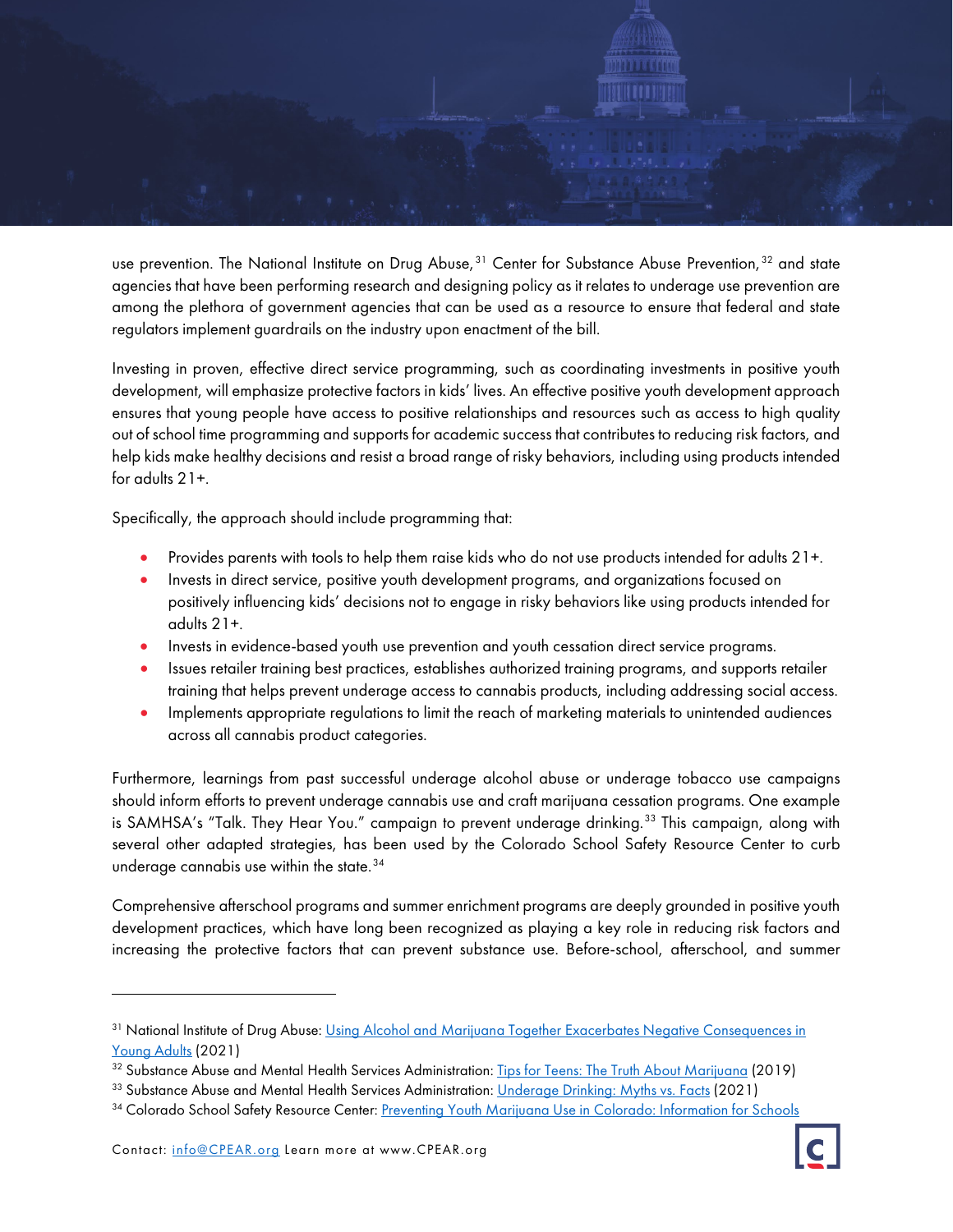

enrichment programs foster protective factors in two primary ways. First, programs provide supports that are a protective factor in and of themselves, such as access to caring mentors and a safe and supportive environment. Second, during the critical time of adolescent development, participation in afterschool programs helps to develop protective factors among young people at the individual level—factors that positively promote one's health and well-being—including positive self-concept, competence, self-efficacy, agency, self-regulation, problem-solving and decision making, interpersonal skills, and belonging and connectedness. Protective factors are linked to fewer problem behaviors, reduced substance misuse, and improved academic performance.

A recent literature review in *Child Trends* identified elements in today's afterschool programs that provide actionable evidence-informed steps that can build protective factors.<sup>[35](#page-23-0)</sup> Those include intentional organizational practices, high-quality learning environments, supportive and nurturing relationships, and opportunities for staff to focus on youth skill development intentionally and explicitly. These are elements found in programs such as those supported by the federal 21<sup>st</sup> Century Community Learning Centers ("21st CCLC") Program.

Federal funding for 21<sup>st</sup> CCLC is essential, but it is not sufficient. A recent survey of more than 30,000 households nationally found that for every child in an afterschool program, three more would be if programs were available to them.<sup>[36](#page-23-1)</sup> That's nearly 25 million young people who are missing out on programs that can help them thrive in and out of school. Most troubling is the fact that young people from families with low incomes are most likely to be missing out and they name cost and access as the top barriers to participation.

Approximately half of the states that have legalized adult use of cannabis—including Alaska, California, Colorado, Illinois, New Jersey, New York, and Vermont—are already investing, or have plans to invest cannabis tax revenue, back into youth development programs like comprehensive afterschool and summer enrichment. Ensuring complementary language is included in federal legislation strengthens the commitment to supporting young people, particularly in communities most heavily impacted by the war on drugs.

These best practices and resulting prevention campaigns should be funded by a significant portion of the tax revenue derived from the industry to ensure widespread and consistent adoption. This would likely require deputizing federal agencies that have experience managing drug misuse and overdose issues—such as the aforementioned agencies along with the Centers for Disease Control and Prevention ("CDC") and Substance Abuse and the Mental Health Administration ("SAMSHA")—to take the lead in coordinating with the Advisory Committee to develop statewide and nationwide underage prevention campaigns.

Afterschool is proven to promote positive youth outcomes. Afterschool offers a safe space and time for young people to connect with caring mentors, gain confidence, and develop relationships with peers. Decades of research show that afterschool and summer enrichment programs help youth make gains in reading and math,

<span id="page-23-0"></span><sup>&</sup>lt;sup>35</sup> Child Trends: **Building Protective Factors in Afterschool** (2019)

<span id="page-23-1"></span><sup>&</sup>lt;sup>36</sup> Afterschool Alliance: **STEM Learning in Afterschool on the rise** (2021)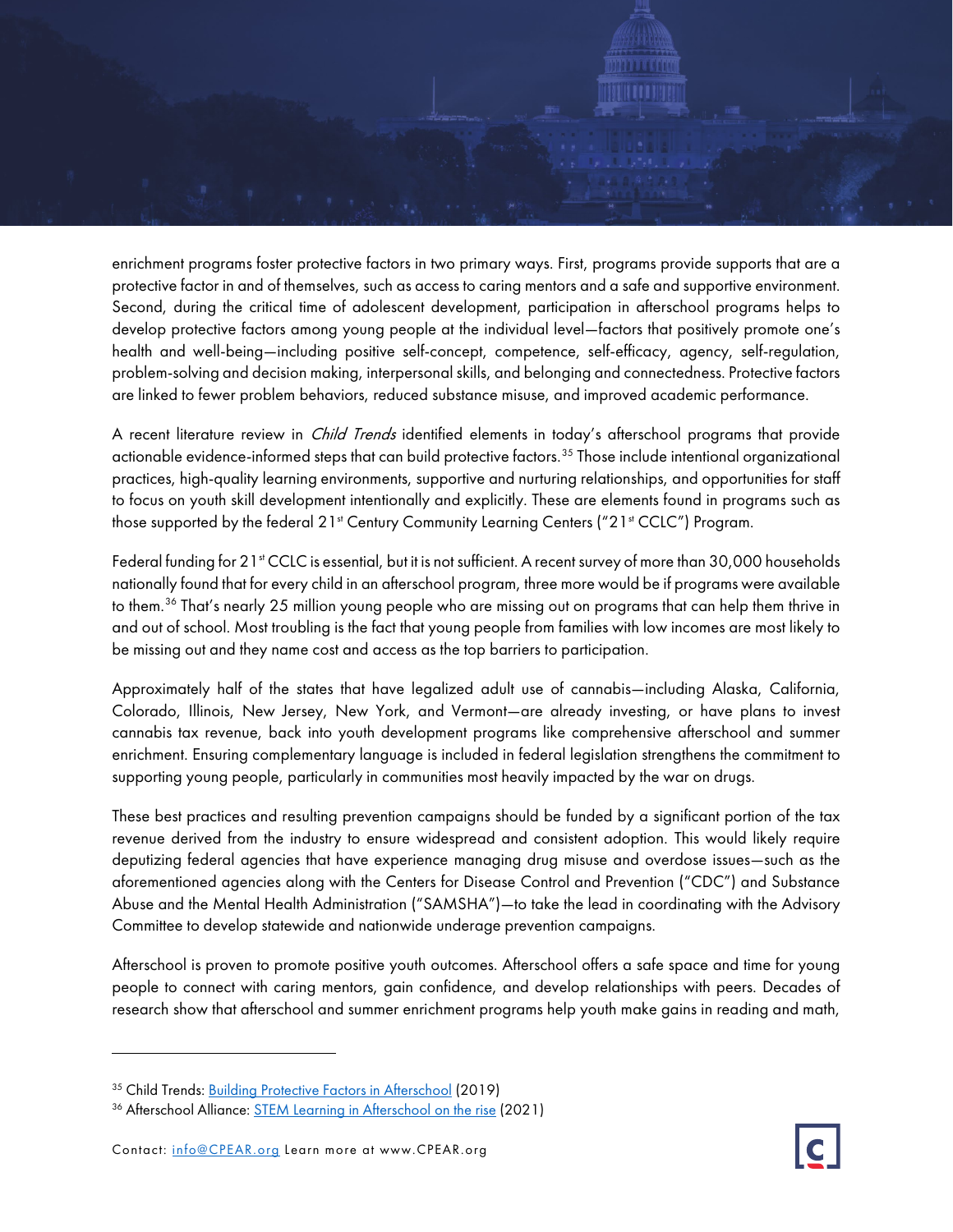

improve their work habits and school attendance, build social skills, make smart decisions, and graduate. These programs are a lifeline for working parents too, giving them peace of mind that their children are safe and engaged after school hours. Research has found that young people not involved in structured activities between 2 p.m. to 6 p.m. are more likely to engage in risky behaviors, experiment with drugs, and skip school.

## Environmental Sustainability Considerations

CPEAR has worked with the Resource Innovation Institute (RII) to provide the following recommendations to promote environmental sustainability.

## Background

The regulated cannabis industry produces its core product – cultivated flower – in a variety of ways that have environmental impacts, including energy, emissions, water, and waste. The extent of these impacts, however, is largely unstudied and is often misrepresented by the limited studies inaccurately extrapolating the inefficient practices of the illicit market.

Industry experts from throughout the supply chain agree that, because of the variability in production practices, more data are needed to understand resource usage patterns and trends in today's dynamic, regulated market, which includes outdoor, greenhouse, and indoor production. To date, peer-reviewed research indicates that electricity benchmarks can range from 8 to 894 kBtu per square foot of flowering canopy, depending on cultivation methods.<sup>[37](#page-24-0)</sup> Water benchmarks can range from 11 to 198 gallons per square foot, also depending on the cultivation method.<sup>[38](#page-24-1)</sup> Carbon emissions resulting from cannabis production differ dramatically based on the uses of various sources of energy. When evaluating resource productivity (the amount of product produced per unit of resource consumed) indoor cultivation can yield better results than outdoor. Multi-disciplinary efforts are underway to establish key performance indicators that can guide future research. $^{\rm 39}$  $^{\rm 39}$  $^{\rm 39}$ 

While a full picture is not yet available, what is true of all forms of cannabis cultivation is that they are reliant on natural resources, particularly energy and water. Energy and water are also top expenses for cultivation operations. As is true in other industries, cannabis companies that use their resources wisely have a greater chance to be cost-competitive and win in the marketplace. A U.S. Department of Energy study indicates that

<span id="page-24-0"></span><sup>&</sup>lt;sup>37</sup> [The Cannabis Energy Report](https://newfrontierdata.com/product/2018-cannabis-energy-report/), New Frontier Data and Resource Innovation Institute (2018)

<span id="page-24-1"></span><sup>&</sup>lt;sup>38</sup> [Cannabis H2O: Water Use & Sustainability in Cultivation](https://newfrontierdata.com/product/cannabis-h2o-water-use-and-sustainability-in-cultivation/), New Frontier Data, Resource Innovation Institute and Berkeley Cannabis Research Center (2021)

<span id="page-24-2"></span><sup>39</sup> <https://resourceinnovation.org/press-release/water-working-group-to-research-cannabis-water-impacts/>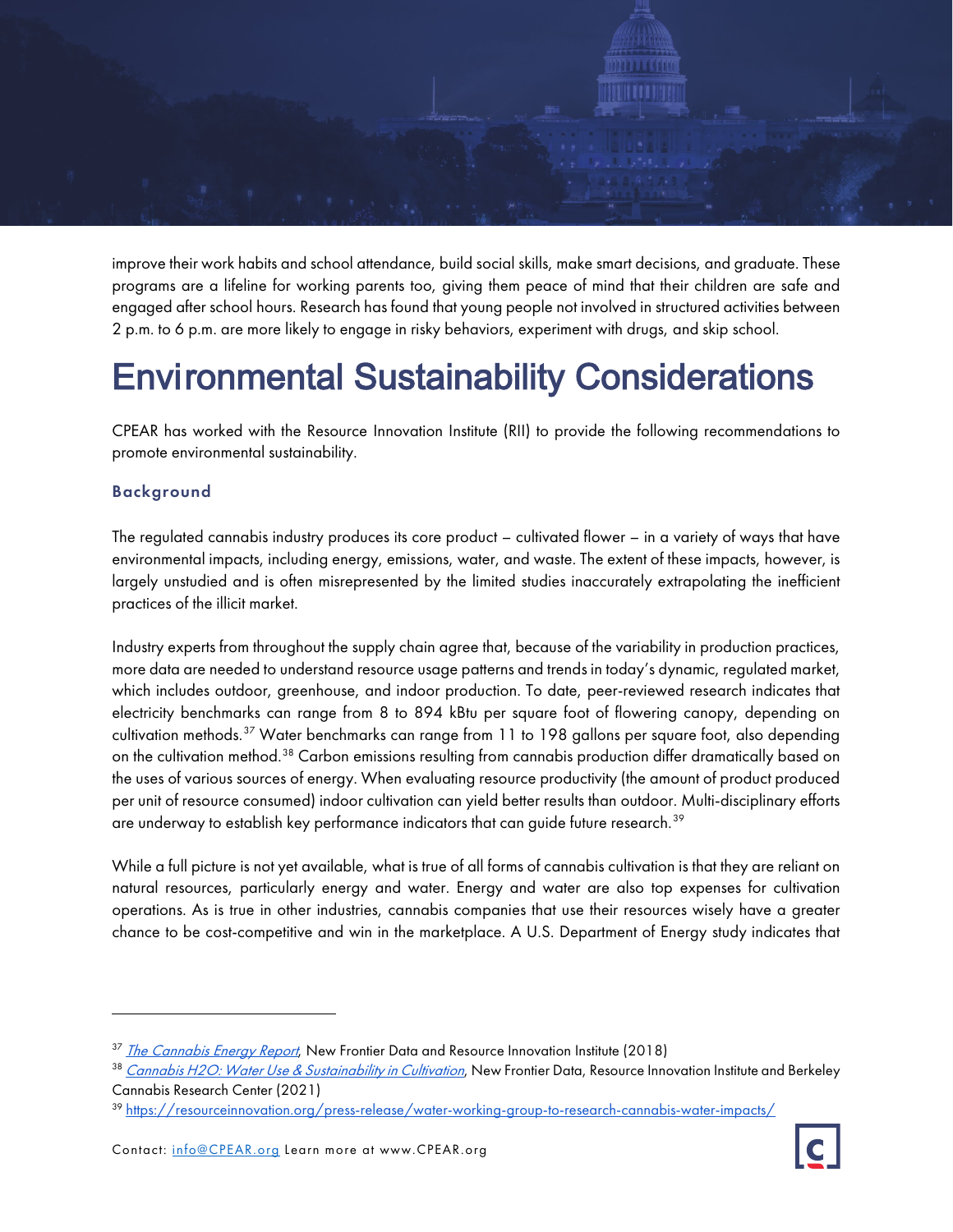

indoor horticultural operations can often reduce their energy usage by 50% after they install and properly use efficient technologies such as light-emitting diode ("LED") horticultural lighting. [40](#page-25-0)

On the international stage, the United States will be the market leader if its tax-producing companies win. Therefore, it is in the federal government's environmental and economic interest to improve the efficiency of its cannabis industry.

The real question then becomes, what is the most effective role the federal government can play within the landscape of state and local actions on energy and environmental issues? The balance of these recommendations proposes a broadly supported policy framework on cannabis energy and environmental issues.

### **Context**

The cannabis industry is nascent, alive with innovation, and increasingly efficient. There are several examples of efficient technologies being developed for, or piloted within, the cannabis industry and then benefiting other agricultural sectors growing food for humans.<sup>[41](#page-25-1)</sup> As was recently reported in POLITICO, the industry's electricity intensity declined 21% between 2018 and 2020<sup>[42](#page-25-2)</sup> while its electricity productivity more than doubled. There is evidence that further efficiency is on the rise as more and more state governments, energy providers and efficiency programs influence the market with regulation, education, training, and incentives. Production consolidation and shareholder pressure are also forcing operators to reduce cost structures. Yet, despite this positive trend, because of the relative lack of data, there are no clear answers on what the most effective mix of government actions is to accelerate market momentum.

Therefore, our recommendation is that, as federal cannabis regulation is contemplated, the federal government should:

- 1. Learn from state and local actions to date.
- 2. Recognize the critical need for data-driven decision-making.
- 3. Focus on carrots, not sticks.

<span id="page-25-0"></span><sup>&</sup>lt;sup>40</sup> [https://www.energy.gov/sites/prod/files/2017/12/f46/ssl\\_horticulture\\_dec2017.pdf](https://www.energy.gov/sites/prod/files/2017/12/f46/ssl_horticulture_dec2017.pdf)

<span id="page-25-1"></span><sup>41</sup> Light deprivation curtains for greenhouses are available in many more sizes and at a lower cost than before for commercial producers of all crops because of demand from cannabis producers. <https://www.greenhousegrower.com/production/lessons-all-growers-can-learn-from-the-cannabis-gold-rush/>

<span id="page-25-2"></span><sup>42</sup> <https://www.politico.com/news/2021/08/10/weed-cannabis-legalization-energy-503004>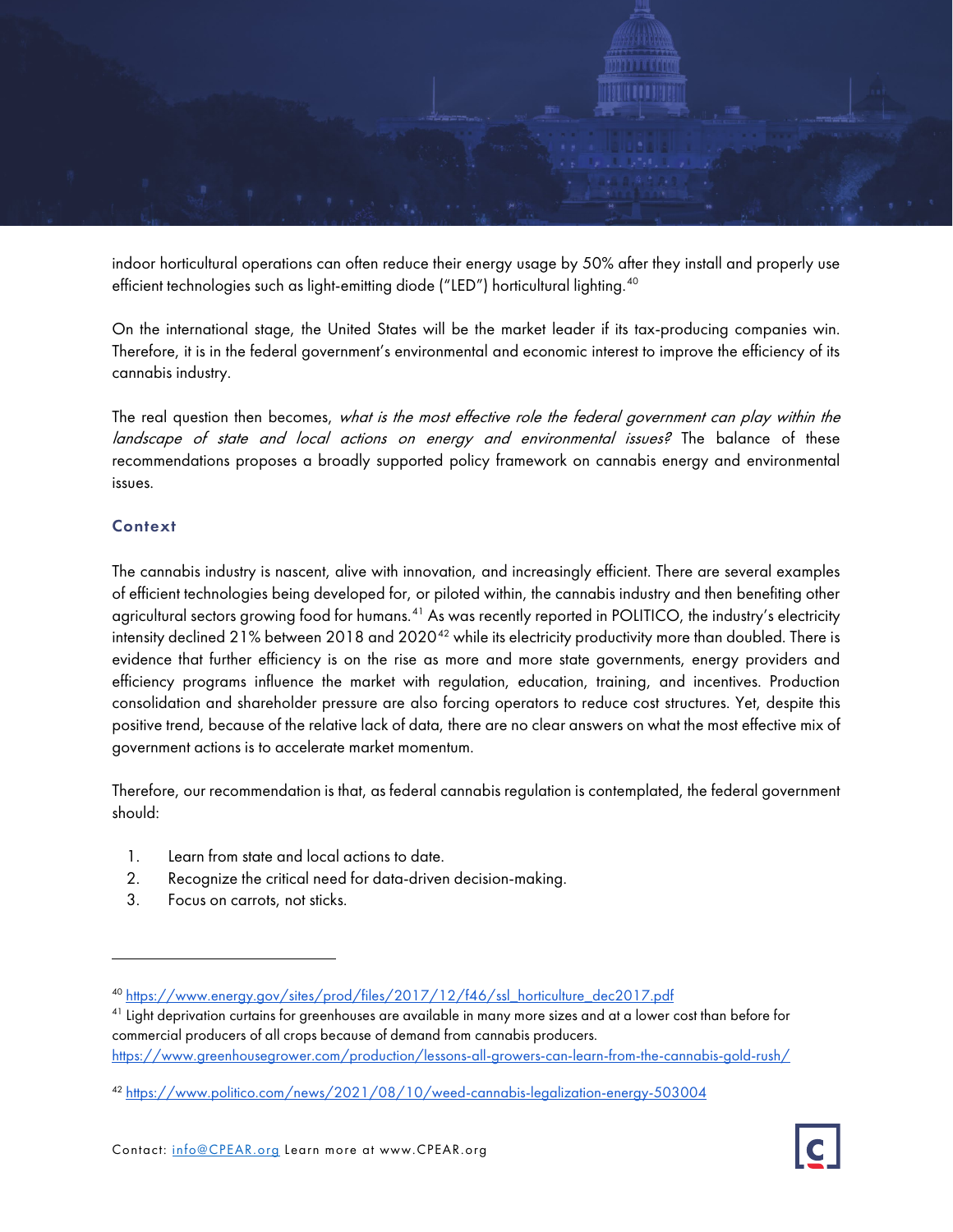

#### 1. Learn from State and Local Actions to Date

A variety of codes and regulations have been enacted at the state and local level, and they are close to showing results. For example, Massachusetts began capping energy usage and specifying efficient lighting standards in 2018, and currently has one full year of data because of requiring energy and water reporting of its producers. California, home to 50% of the industry's cultivation, recently adopted energy codes requiring efficient performance of lighting equipment; these codes will take effect in 2023 and will begin showing results in 2024. In 2020, Illinois joined several local jurisdictions across multiple states in banning outdoor cultivation due to constituent concerns about odors, a decision certain to put pressure on electricity grids while licensing is still to reach capacity.

#### Recommendations:

- Provide technical assistance on the adoption of codes and standards.
- Support best practices knowledge-sharing, education, and training.
- Encourage consistency in regulations from state to state.

#### 2. Recognize the Critical Need for Data-driven Decision-making

There is essentially universal agreement throughout the cannabis supply chain that more data are needed to optimize efficiency in cultivation and other production processes. The environmental issues related to cannabis production are complex and local. For example, growing cannabis outdoors in a hot, arid, drought-plagued environment like the Southwest has a different environmental impact than cultivating indoors in a cold climate like the Northeast. Standardized comparison is required. The PowerScore resource benchmarking platform provided by Resource Innovation Institute is specified by governments, vetted by a variety of stakeholders, and used by hundreds of cultivation operations. As a result, the not-for-profit infrastructure is available to inform data-driven decision-making by the federal government and other stakeholders as additional data is analyzed.

As noted above, the legal cannabis marketplace is still in its nascency. It is reasonable to expect that emerging science and manufacturing technology may eventually change the way cannabinoids are derived. As technology and science improve, the regulatory system should be nimble enough to embrace these changes.

#### Recommendations:

- Encourage resource benchmarking.
- Support and align with state reporting requirements.
- Do not restrict any form of cultivation in the absence of data substantiating such a move.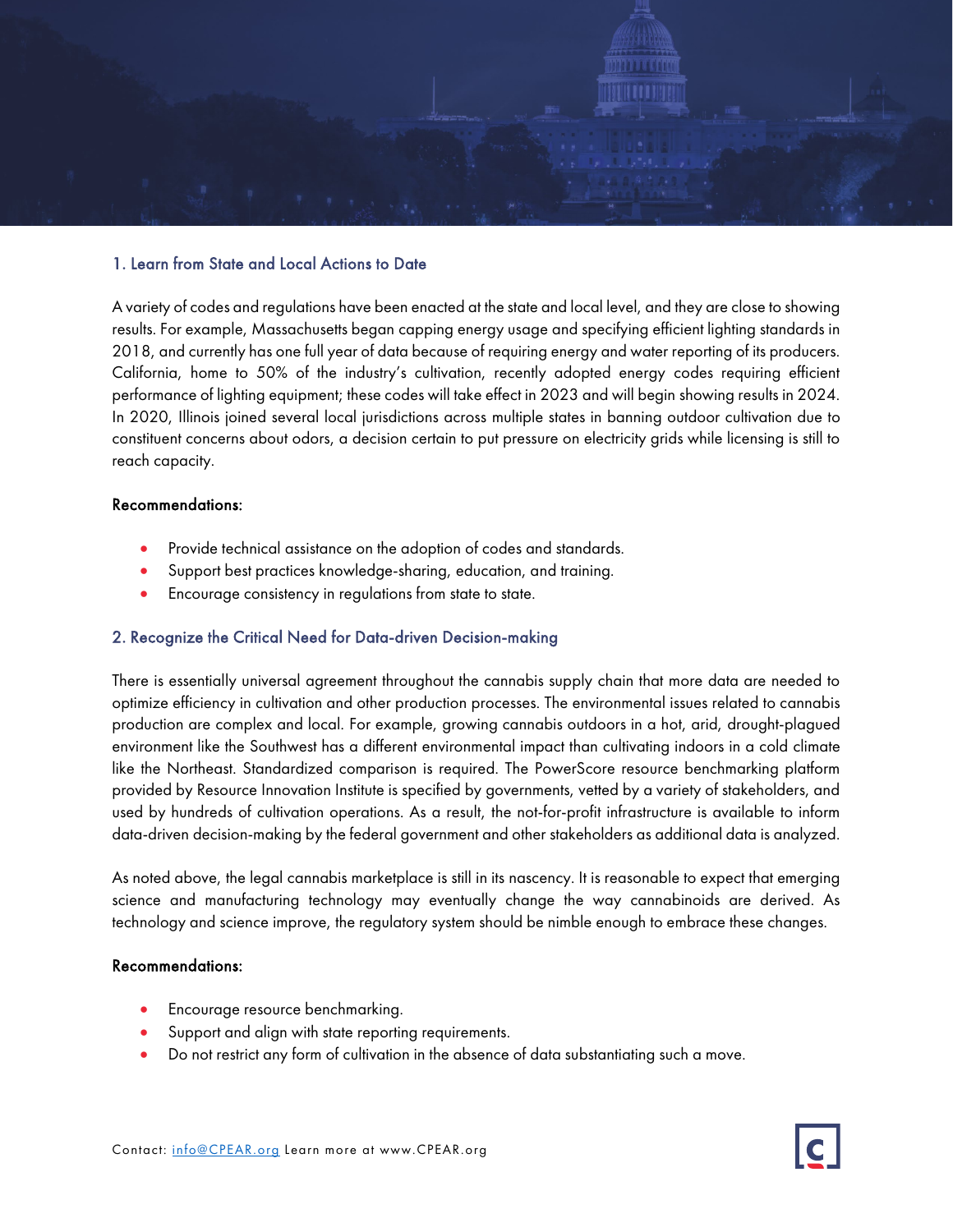

#### 3. Focus on Carrots, Not Sticks

Regulatory actions are extensive throughout state and local cannabis regulation, and those relating to energy and environmental issues are on the rise. Incentives are generally a missing element in the cannabis market, though utility-funded rebates have proven to accelerate the uptake of efficient technologies. At the same time, energy requirements in place in several markets have resulted in reductions of utility incentives. At the end of the day, there should be support for cannabis companies to make environmentally preferable choices, just as companies in other industries.

#### Recommendations:

- Encourage utility incentives during periods of code adoption, as is often done in emerging energyintensive industries.
- Support workforce education, training, and development, including equity programs, for efficiencyrelated work in indoor agriculture environments.
- Provide credit enhancements to back private financing on energy-efficient technologies.
- Support cannabis-centric voluntary leadership recognition systems that certify facility-level performance.
- Offer grants to support efficiency actions by producers, leveraging existing USDA activities as well as targeted services for cannabis producers.
- Explore opportunities to provide tax relief, expedited permitting, and other incentives based on environmental performance.
- Enable extended timeframes, financing, and technical assistance for small businesses and undercapitalized entrepreneurs.

## Impaired Driving Considerations

These recommendations were prepared by the Foundation for Advancing Alcohol Responsibility and other members of the safe driving community. We thank them for their efforts and support the below recommendations.

#### **Context**

In 2020 traffic deaths increased seven percent according to the National Highway Traffic Safety Administration ("NHTSA") preliminary estimates (the largest increase since 2007). Despite a 13% decline in vehicle miles traveled, drivers engaged in risky behaviors on our roadways including speeding, impaired driving, and failure to wear seat belts. What's more, a NHTSA study of five trauma centers revealed that fatal and serious injuries involving alcohol and cannabis-impaired driving increased and 25% of these drivers had more than one substance in their systems.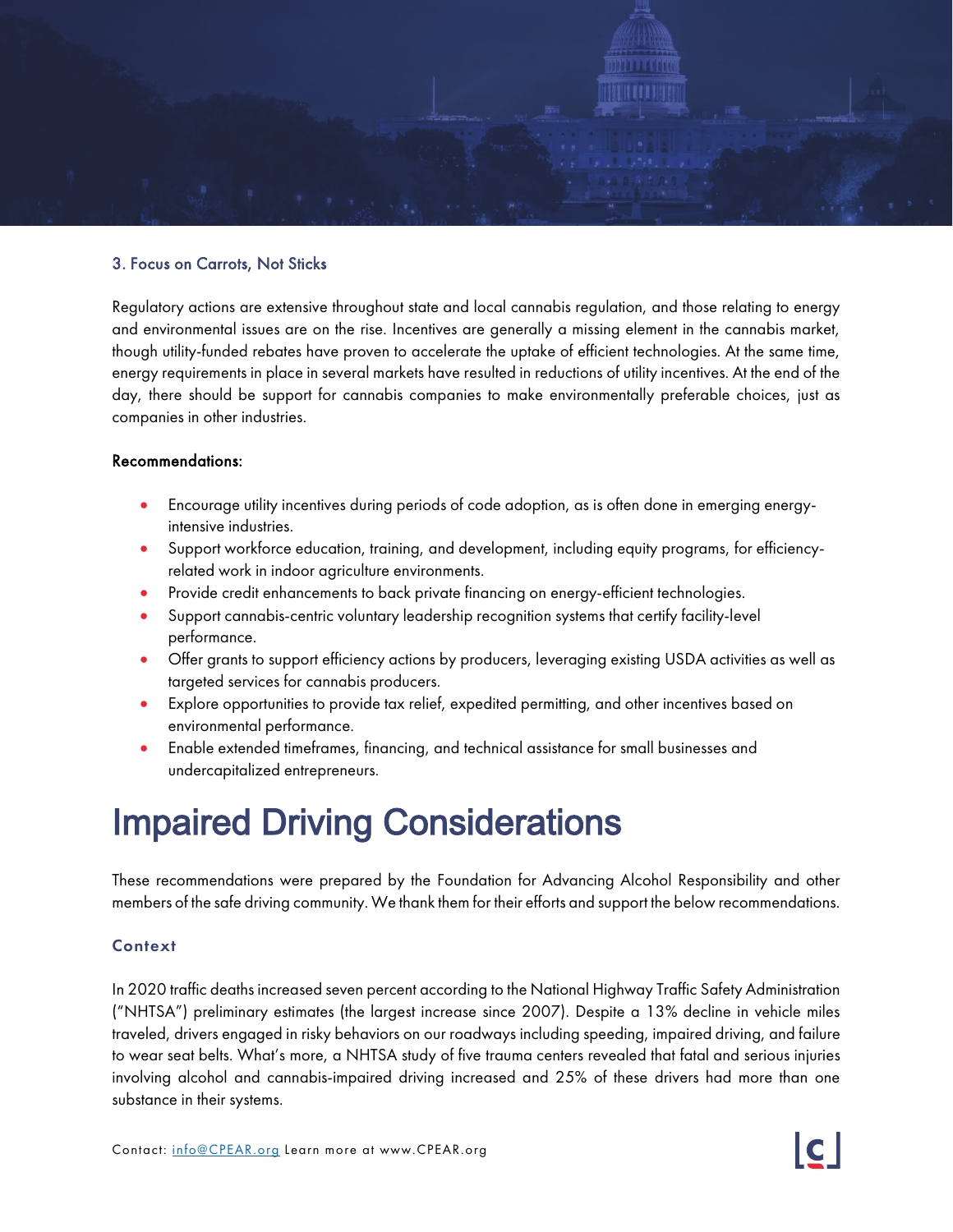

In Washington, Colorado, and Oregon, there have been dramatic increases in drug-impaired and multiple substance-impaired driving. Impaired driving involving drugs is far more difficult and costly to detect, prosecute, and prevent than drunk driving. Our nation has more than 70 years of science on the study of alcohol impairment. However, research on defining the standard of impairment for cannabis – or any other drug – is nonexistent.

Drugs are metabolized quickly. THC rapidly clears from a person's blood after smoking cannabis, yet maximum impairment is found 20-40 minutes after smoking. Drug testing among impaired drivers is almost always delayed and is typically administered between 90 and 120 minutes after arrest. Drug testing of injured drivers is done a few hours or even longer after crashes.

The danger of driving while impaired by cannabis is well-established but evidence suggests that many members of the public do not understand the risks.

Cannabis use for anyone under the age of 21 is illegal and potentially harmful to the developing brain and body. The nation needs research on the effect of modern cannabis products on adolescent brains and how they may contribute to addiction and mental health disorders among people under 21.

Some important impaired driving prevention countermeasures are not included in the CAOA discussion draft. We respectfully recommend the Congress address the complex issue of cannabis-impaired driving by making the following changes to the legislation:

- Thank you for continuing to allow for drug testing among commercial drivers. However, CAOA should allow employer programs with fleets not covered by the Department of Transportation to do testing for safety-sensitive and safety-related functions for an impairment-free workplace.
- CAOA should provide 8% of the amounts in the fund be made available as such:
	- o 2% to the Secretary of Transportation to carry out Section 203 and Section 204 of this Act.
	- o 3% to the Secretary of Transportation to carry out Section 205 of this Act.
	- o 3% to the Secretary of Transportation to carry out existing impaired driving programs under section 405 (d) of title 23, United States Code, which include programs for officer training and technologies to detect drug-impaired driving, initiatives to expedite impaired driving investigations at the roadside, support forensic toxicology for impaired driving, and provide training to prosecutors, judges, probation officers and toxicologists on best practices.
- Research related to the Section 203 (b) should be primarily the responsibility NHTSA, in consultation with other agencies, as NHTSA already has programs underway related to these purposes.
- CAOA should establish a new National Resource Toxicologist Program to provide expert peer support to other forensic toxicologists involved in impaired driving cases.
- CAOA should create a single competitive grant for states under Section 205 that may be used for a wide range of activities to prevent and measure cannabis-impaired driving. States already have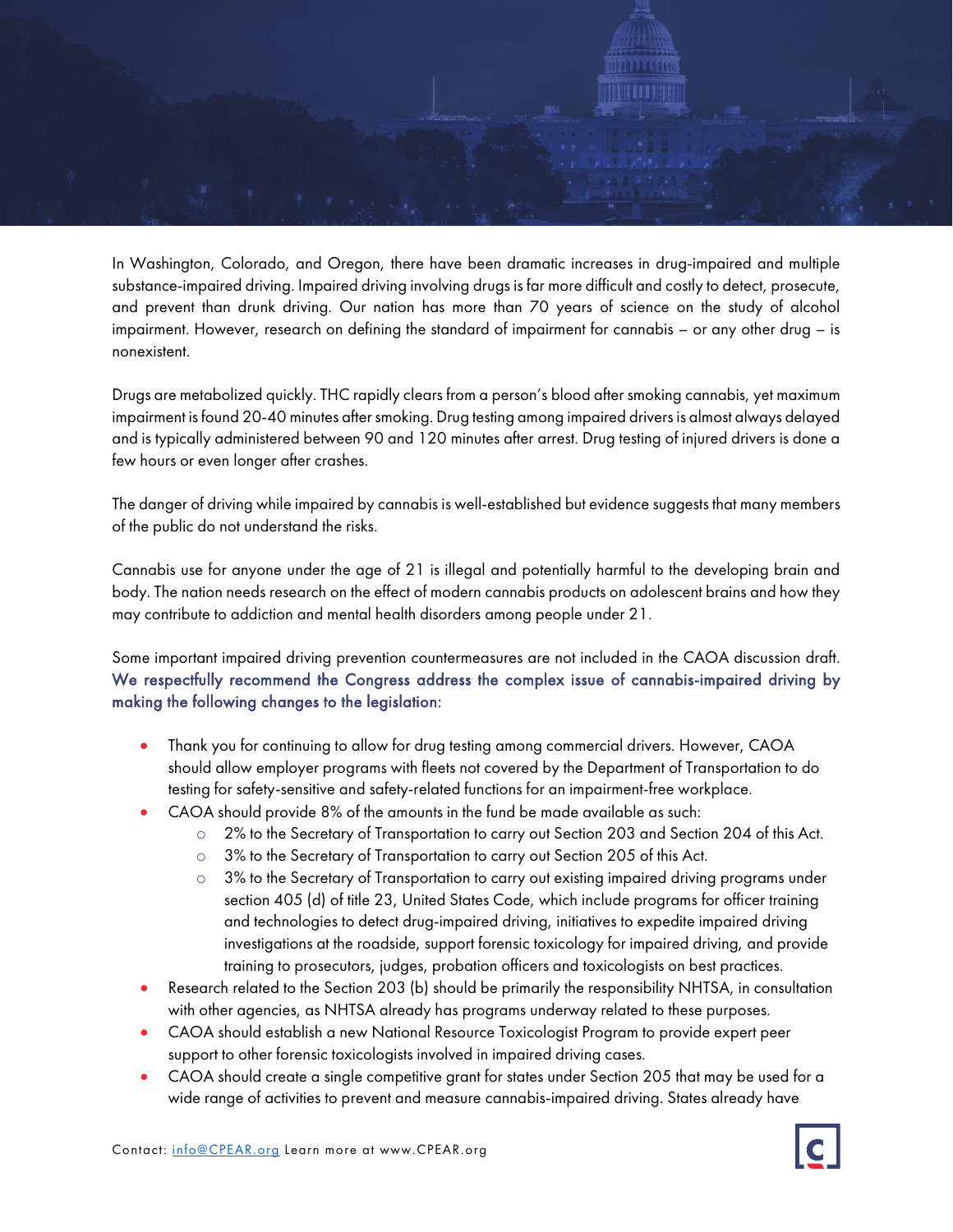access to grants from NHTSA to address impaired driving and further subjecting states to multiple separate grants would compound application and implementation burdens. Further, many of the allowable uses under this grant should apply to cannabis and other substances as well. State systems to detect, prosecute, adjudicate, and measure impaired driving are set up for any and all impairing substances being used and there is no practical way to use grant funds only for cannabis.

- CAOA should exempt federal grant fund purchases of toxicology equipment from Buy America requirements. The domestic sourcing of high-quality equipment for use in forensic toxicology labs remains a significant barrier to the use of federal funds to increase drug testing and expand our knowledge of the impact of cannabis-impaired driving.
- CAOA should add DWI treatment courts, DWI/drug hybrid treatment courts to Section 302. An offender driving under the influence of any substance should go to a DWI court – not a drug court that is trained/equipped to handle repeat impaired drivers.
- CAOA should include "Monitoring and Multi-Track" courts in Section 302. This new and innovative model allows judges to suspend jail sentences and monitor impaired drivers at high risk of recidivism but who do not need treatment provided by a traditional DWI court. Additionally, these courts do not apply exclusionary criteria which allows for a more diverse population to be served outside of prison and with a greater chance at rehabilitation. This model exists in California and Missouri with other states lined up to implement this model as well. A longitudinal study on San Joaquin County Superior Court shows compelling effectiveness in reducing recidivism over a six-year period while serving hundreds of offenders. Monitoring courts complement treatment courts and are for repeat offenders without treatment needs.

## Regarding underage cannabis consumption, we respectfully recommend the Congress address underage cannabis consumption by adding these provisions to the CAOA discussion draft:

- Direct NHTSA and HHS to develop best practices to prevent underage cannabis consumption and impaired driving among people under 21.
- Initiatives to specifically address underage cannabis consumption should be funded from the Opportunity Trust Fund established under Section 9512. The legislation should provide 8% of the amounts in the fund be made available as such:
- Eight percent to SAMHSA to incentivize states to implement programs to prevent underage cannabis consumption to include but not be limited to:
	- Screening and assessment for substance use and mental health disorders when people under 21 purchase, possess, or consume cannabis.
	- Programs to prevent underage sales, such as the use of age verification devices, staff training to identify and manage situations where youth attempt to purchase cannabis, and penalties for using false identification.
	- Programs to prevent adults from knowingly providing cannabis to people under the age of 21; educate parents and children about the risks of underage cannabis consumption.